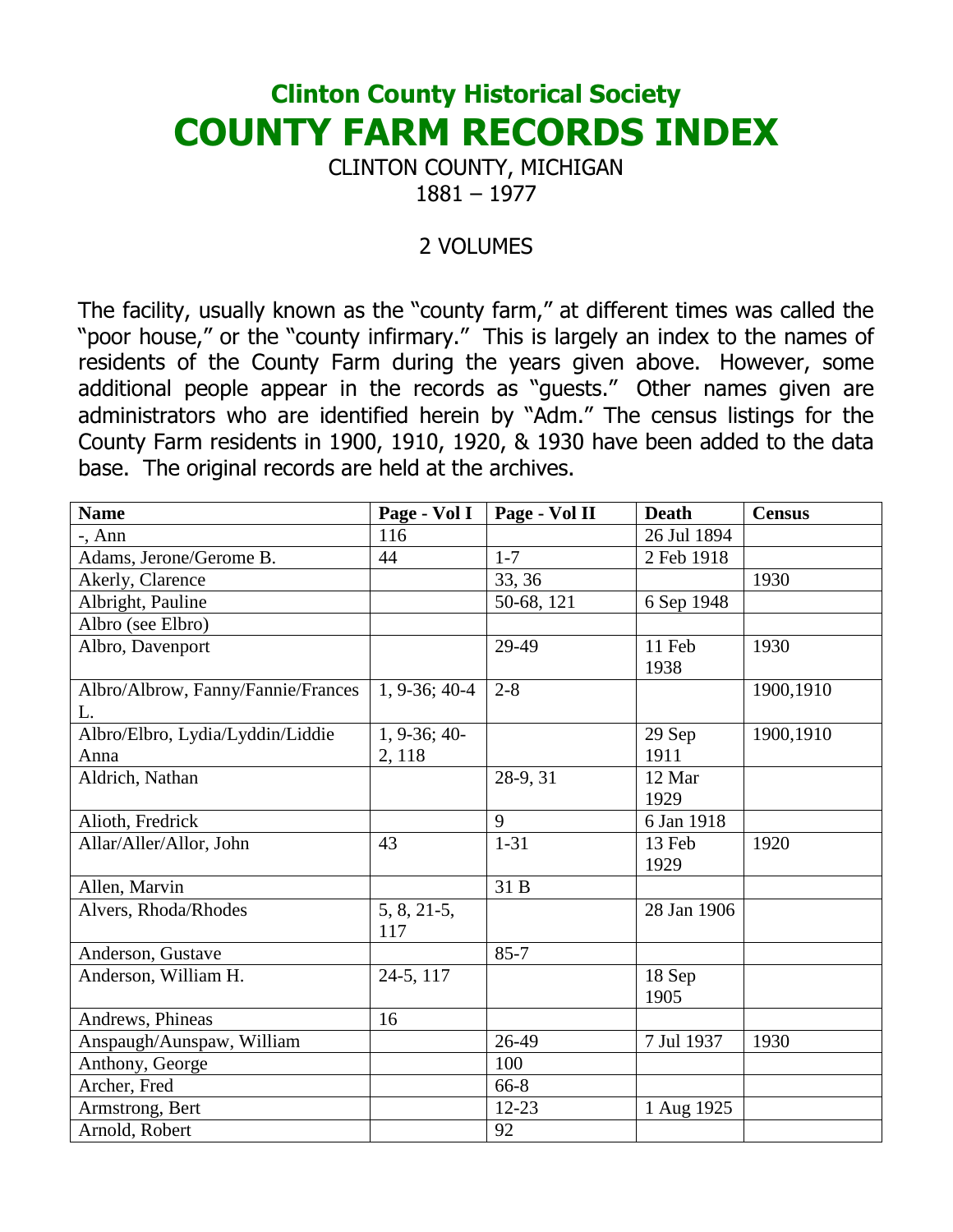| 54-67<br>6 Oct 1946<br>Ash, Ora Bell (Mrs)<br>75<br>Ash, Robert G.<br>Atkins/Atkinson/Atkson, William<br>27 Feb<br>3, 27-43, 119<br>1910<br>1914<br>69, 139<br>Austin, Ray<br>Austry, Frank Joseph<br>44 B<br>Averill, Anna E.<br>1900,1910<br>Averill/Averel, Lizzie<br>$2 - 13$<br>1920<br>$1, 6, 9-44$<br>28 Jul 1931<br>Bacon, Silas<br>$12 - 35$<br>1930<br>102<br>Bailey, Eva<br>Baker, Dave/David S.<br>$6-7, 2-4$<br>24 May<br>1926<br>Baker, Samuel<br>8-19, 117<br>$17$ Jun<br>1900<br>1903<br>95<br>Balcom, Carl<br>68-74, 140<br>19 Jun<br>Baldrich, Mike/Nick (aka McKee)<br>1951<br>3<br>Baley, Bea<br>Balterson, Edward<br>82<br>134<br>Bancroft, - (Mrs) (guest)<br>$2-3, 9-44$<br>Banister/Bannister, Minerva<br>$2 - 8$<br>23 Jul 1918<br>1900,1910 |
|-----------------------------------------------------------------------------------------------------------------------------------------------------------------------------------------------------------------------------------------------------------------------------------------------------------------------------------------------------------------------------------------------------------------------------------------------------------------------------------------------------------------------------------------------------------------------------------------------------------------------------------------------------------------------------------------------------------------------------------------------------------------------|
|                                                                                                                                                                                                                                                                                                                                                                                                                                                                                                                                                                                                                                                                                                                                                                       |
|                                                                                                                                                                                                                                                                                                                                                                                                                                                                                                                                                                                                                                                                                                                                                                       |
|                                                                                                                                                                                                                                                                                                                                                                                                                                                                                                                                                                                                                                                                                                                                                                       |
|                                                                                                                                                                                                                                                                                                                                                                                                                                                                                                                                                                                                                                                                                                                                                                       |
|                                                                                                                                                                                                                                                                                                                                                                                                                                                                                                                                                                                                                                                                                                                                                                       |
|                                                                                                                                                                                                                                                                                                                                                                                                                                                                                                                                                                                                                                                                                                                                                                       |
|                                                                                                                                                                                                                                                                                                                                                                                                                                                                                                                                                                                                                                                                                                                                                                       |
|                                                                                                                                                                                                                                                                                                                                                                                                                                                                                                                                                                                                                                                                                                                                                                       |
|                                                                                                                                                                                                                                                                                                                                                                                                                                                                                                                                                                                                                                                                                                                                                                       |
|                                                                                                                                                                                                                                                                                                                                                                                                                                                                                                                                                                                                                                                                                                                                                                       |
|                                                                                                                                                                                                                                                                                                                                                                                                                                                                                                                                                                                                                                                                                                                                                                       |
|                                                                                                                                                                                                                                                                                                                                                                                                                                                                                                                                                                                                                                                                                                                                                                       |
|                                                                                                                                                                                                                                                                                                                                                                                                                                                                                                                                                                                                                                                                                                                                                                       |
|                                                                                                                                                                                                                                                                                                                                                                                                                                                                                                                                                                                                                                                                                                                                                                       |
|                                                                                                                                                                                                                                                                                                                                                                                                                                                                                                                                                                                                                                                                                                                                                                       |
|                                                                                                                                                                                                                                                                                                                                                                                                                                                                                                                                                                                                                                                                                                                                                                       |
|                                                                                                                                                                                                                                                                                                                                                                                                                                                                                                                                                                                                                                                                                                                                                                       |
|                                                                                                                                                                                                                                                                                                                                                                                                                                                                                                                                                                                                                                                                                                                                                                       |
|                                                                                                                                                                                                                                                                                                                                                                                                                                                                                                                                                                                                                                                                                                                                                                       |
|                                                                                                                                                                                                                                                                                                                                                                                                                                                                                                                                                                                                                                                                                                                                                                       |
|                                                                                                                                                                                                                                                                                                                                                                                                                                                                                                                                                                                                                                                                                                                                                                       |
| Banks, Sophia<br>$1-11, 116$<br>19 Feb                                                                                                                                                                                                                                                                                                                                                                                                                                                                                                                                                                                                                                                                                                                                |
| 1899                                                                                                                                                                                                                                                                                                                                                                                                                                                                                                                                                                                                                                                                                                                                                                  |
| Barber, H.K.<br>29                                                                                                                                                                                                                                                                                                                                                                                                                                                                                                                                                                                                                                                                                                                                                    |
| 31 B<br>Bare, Arthur                                                                                                                                                                                                                                                                                                                                                                                                                                                                                                                                                                                                                                                                                                                                                  |
| 31 B<br>Bare, Jake (Mrs)                                                                                                                                                                                                                                                                                                                                                                                                                                                                                                                                                                                                                                                                                                                                              |
| 69-75, 139-40<br>Barker, Charles<br>25 Jan 1951                                                                                                                                                                                                                                                                                                                                                                                                                                                                                                                                                                                                                                                                                                                       |
| Barnard, A.<br>92 B                                                                                                                                                                                                                                                                                                                                                                                                                                                                                                                                                                                                                                                                                                                                                   |
| $63 - 8$<br>2 Mar 1947<br>Bartlett, Emma                                                                                                                                                                                                                                                                                                                                                                                                                                                                                                                                                                                                                                                                                                                              |
| Bartlett, Nellie<br>63-76, 140                                                                                                                                                                                                                                                                                                                                                                                                                                                                                                                                                                                                                                                                                                                                        |
| $2 - 24$<br>23 Dec<br>Bartlett/Bartlet, Frank<br>1920                                                                                                                                                                                                                                                                                                                                                                                                                                                                                                                                                                                                                                                                                                                 |
| 1925                                                                                                                                                                                                                                                                                                                                                                                                                                                                                                                                                                                                                                                                                                                                                                  |
| $26-9$<br>Bartley, William                                                                                                                                                                                                                                                                                                                                                                                                                                                                                                                                                                                                                                                                                                                                            |
| 3, 116<br>Barto, Franklin J.<br>19 Jan 1893                                                                                                                                                                                                                                                                                                                                                                                                                                                                                                                                                                                                                                                                                                                           |
| Bartos, John<br>56-76, 140                                                                                                                                                                                                                                                                                                                                                                                                                                                                                                                                                                                                                                                                                                                                            |
| Bartos/Barto, Joseph<br>$75-6$                                                                                                                                                                                                                                                                                                                                                                                                                                                                                                                                                                                                                                                                                                                                        |
| Bates, William<br>16, 19-20                                                                                                                                                                                                                                                                                                                                                                                                                                                                                                                                                                                                                                                                                                                                           |
| Bauer, Catherine<br>82-96                                                                                                                                                                                                                                                                                                                                                                                                                                                                                                                                                                                                                                                                                                                                             |
| Baughman, Arthur Otto<br>35                                                                                                                                                                                                                                                                                                                                                                                                                                                                                                                                                                                                                                                                                                                                           |
| 35<br>Baughman, Bertha Bell                                                                                                                                                                                                                                                                                                                                                                                                                                                                                                                                                                                                                                                                                                                                           |
| Baughman, Paul Allen<br>35                                                                                                                                                                                                                                                                                                                                                                                                                                                                                                                                                                                                                                                                                                                                            |
| Baumgardner, Felix<br>116<br>25 Jul 1897                                                                                                                                                                                                                                                                                                                                                                                                                                                                                                                                                                                                                                                                                                                              |
| $13 - 8$<br>Baumgartner, Sarah Anne                                                                                                                                                                                                                                                                                                                                                                                                                                                                                                                                                                                                                                                                                                                                   |
| Baxter, Joe/Joel<br>1920,1930<br>4-74, 140<br>22 Sep                                                                                                                                                                                                                                                                                                                                                                                                                                                                                                                                                                                                                                                                                                                  |
| 1950                                                                                                                                                                                                                                                                                                                                                                                                                                                                                                                                                                                                                                                                                                                                                                  |
| $42 - 3$<br>$1 - 31$<br>1920<br>14 Jan 1929<br>Beach/Beech, Arthur                                                                                                                                                                                                                                                                                                                                                                                                                                                                                                                                                                                                                                                                                                    |
| Beebe/Bebee, Lillian/Lillie<br>24-44<br>$2 - 44$<br>1910, 1920, 1930<br>10 Apr                                                                                                                                                                                                                                                                                                                                                                                                                                                                                                                                                                                                                                                                                        |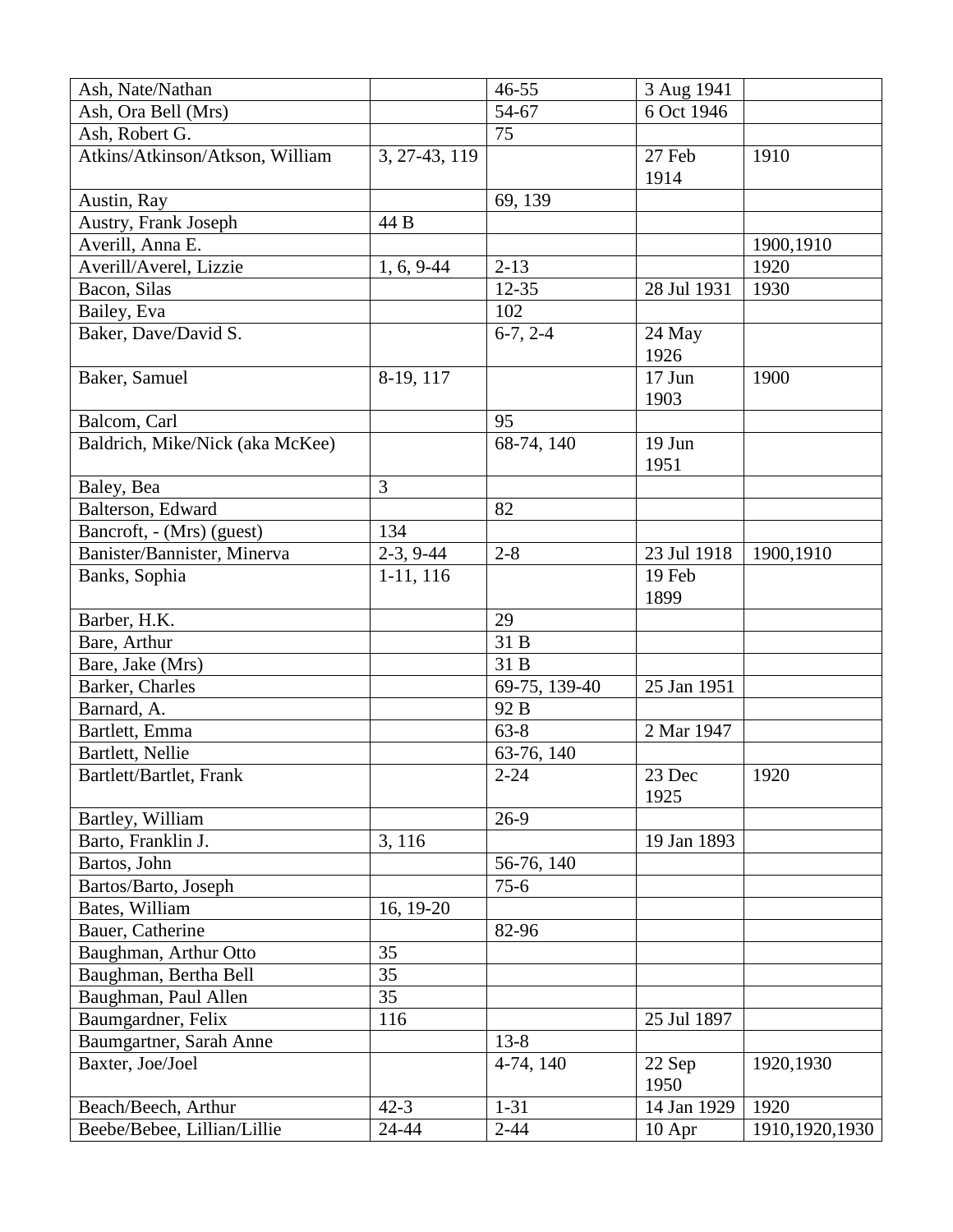|                                   |                          |                   | 1935        |           |
|-----------------------------------|--------------------------|-------------------|-------------|-----------|
| Beeby, John                       | 3                        |                   |             |           |
| Beerley, Mary (Mrs)               |                          | $44 - 8$          | 4 Feb 1937  |           |
| Belen/Belan, Marcellius/Marie     |                          | 92-103            |             |           |
| Bendt, Martin                     |                          | 91-103            |             |           |
| Benedic, Letta                    | $42 - 3$                 |                   |             |           |
| Bennett, Delsie                   | 18                       |                   |             |           |
| Bennett, Frank                    |                          | 55                |             |           |
| Bennett, Luman                    |                          | 14-31             | 21 Sep      |           |
|                                   |                          |                   | 1928        |           |
| Bennett, Thomas                   |                          | 60 B              |             |           |
| Bennett, Vincent                  |                          | 59-86, 140        |             |           |
| Benson, - (Mrs) (guest)           | 134                      |                   |             |           |
| Berlin, - (M/M) (guest)           | 134                      |                   |             |           |
| Berlin, Charles                   | 19, 117                  |                   | 13 Feb      |           |
|                                   |                          |                   | 1903        |           |
| Bernard/Barnard, Eldro            |                          | 85-92             |             |           |
| Bernear, Albert                   |                          | $62 - 4$          |             |           |
| Bery, Lena                        | $6 - 7$                  |                   |             |           |
| Biedersteadt, August              |                          | 57-68             | 13 Mar      |           |
|                                   |                          |                   | 1947        |           |
| Biederstedt/Biensteadt, Lena      |                          | 68-71, 139, 139   |             |           |
|                                   |                          | B                 |             |           |
| Bigsby, Bessie                    | $2 - 3$                  |                   |             |           |
| Bigsby, John                      |                          | 44                | Sep 1935    |           |
| Biller, William                   |                          | 69, 139           |             |           |
| Bingham, Lemross                  |                          | $6 - 7$           |             |           |
| Black, Mabel                      |                          | 48-56             |             |           |
| Blakeslee, O.S.                   |                          | 62,64             | 1 Feb 1945  |           |
| Blanchard, John                   | $42 - 3$                 | $\mathbf{1}$      | 16 Jan 1915 |           |
| Bliss, Joseph                     | 3                        |                   |             |           |
| Blood, A.L.                       | $\overline{17}$ -21, 117 |                   | 7 Mar 1904  |           |
| Blunt, George                     |                          | 97                |             |           |
| Bohnet/Bohnett, Catherine         | 3, 116                   |                   | 13 Mar      |           |
|                                   |                          |                   | 1896        |           |
| Booth/Both, David                 |                          | 48-59             | 27 Aug      |           |
|                                   |                          |                   | 1943        |           |
| Borton, George                    |                          | 69-74, 139-40     |             |           |
| Borton, William                   |                          | 56-7, 64, 69, 139 | d at home   |           |
| Botsford, Almira/Alvira/Elmira    | $1, 6, 9-42,$            |                   | 3 Dec 1912  | 1900,1910 |
|                                   | 119                      |                   |             |           |
| Botsford, Eliza                   | $1, 6, 9-23,$            |                   | 21 Feb      |           |
|                                   | 117                      |                   | 1905        |           |
| Botsford, Eliza (servant)         |                          |                   |             | 1900      |
| Botsford, Manerva/Menerva/Minerva | 1, 6, 9-44               | $2 - 4$           | 22 Feb      | 1900,1910 |
|                                   |                          |                   | 1915        |           |
| Botsford, Maud (Mrs)              |                          | $40-6$            |             |           |
| Bottom, Clarence (Mrs) (guest)    | 134                      |                   |             |           |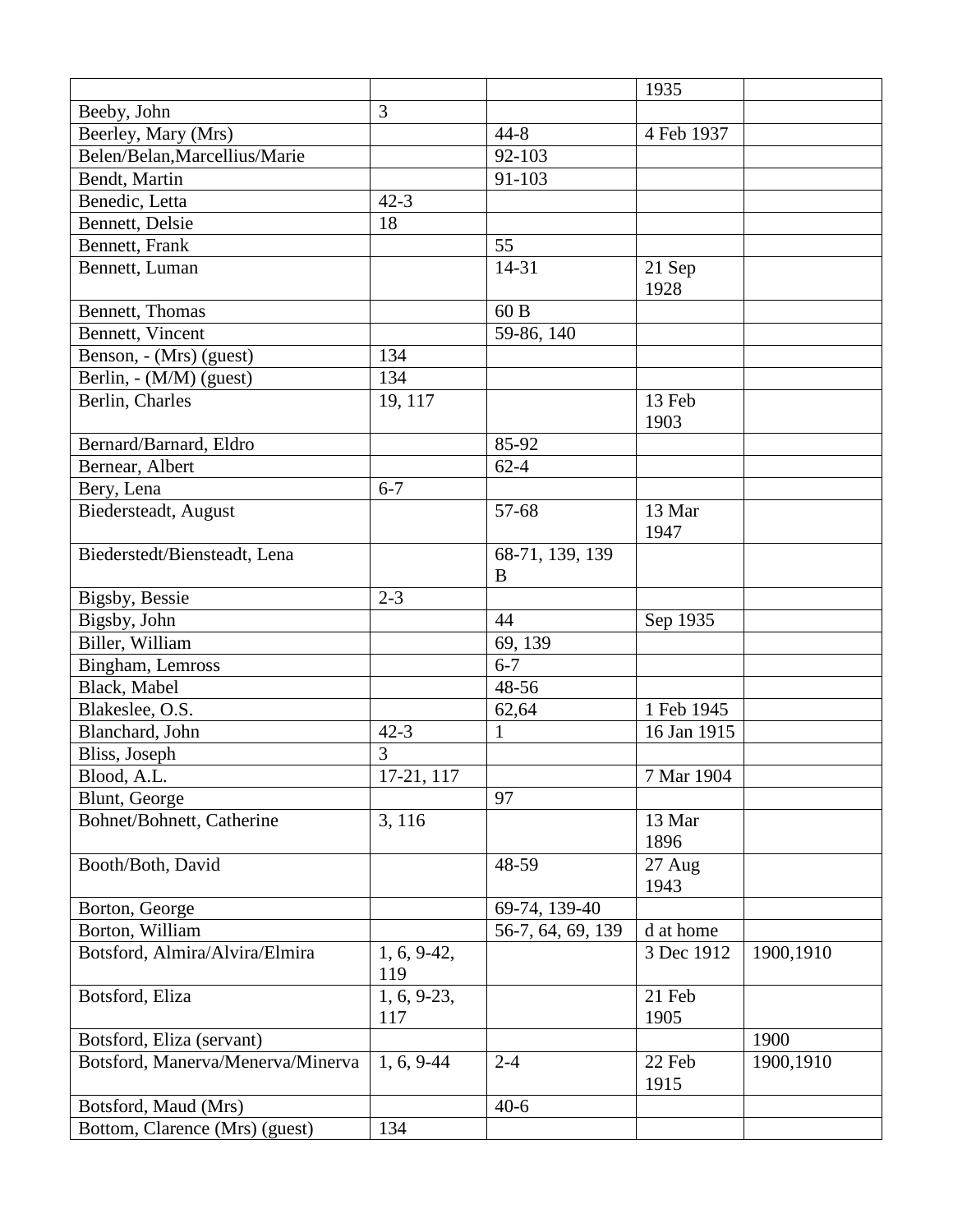| Boughton, William          |                | $53 - 7$         | 27 May      |           |
|----------------------------|----------------|------------------|-------------|-----------|
|                            |                |                  | 1942        |           |
| Bowen, Dwight              |                | 100              |             |           |
| Bowman, Albert             |                | 52               |             |           |
| Boyd/Boyed, Richard        |                | 81, 85-7         | 23 Jan 1964 |           |
| Bradford, Ed/Edger         | 44             | 29-57            | 9 Feb 1942  | 1930      |
| Brass, Fred                |                | $50-1$           |             |           |
| Brayshaw, George (servant) |                |                  |             | 1900      |
| Breneman, Cosa             | 3, 116         |                  | 9 Sep 1895  |           |
| Brenner, Harriet           |                | 77 B             |             |           |
| Bristol, I.Y.              | 22             |                  |             |           |
| Broderick, Mary            |                | $56 - 8$         | 23 Jan 1942 |           |
| Brooks, Ora                |                | 75, 79-81, 85-95 |             |           |
| Brown, Norman              |                | 12               |             |           |
| Brown, William             | $\overline{2}$ |                  |             |           |
| Buck, Arvilla              | 17-44          | $2-16, 120$      | 2 Dec 1921  | 1910,1920 |
| Buck/Bucks, William        |                | $20 - 31$        | 8 Jan 1929  | 1920      |
| Burda, Antony              |                | 54               | 7 Aug 1940  |           |
| Burkhart, John             | 10             |                  |             |           |
| Burkhousen, John           |                | 14-21, 120       | 1 Jan 1924  |           |
| Burley, William            | 11             |                  |             |           |
| Burton, Glenn              |                | 52               |             |           |
| Butler, Mary               |                | 56               |             |           |
| Cable, Lester              |                | 91               |             |           |
| Cady, Jess D.              |                | 62               |             |           |
| Calder, James              | $117 - 8$      |                  | 16/24 Aug   |           |
|                            |                |                  | 1906        |           |
| Call, Mary Lyn             |                | 100              |             |           |
| Campbell, Arthur           |                | 69, 139          |             |           |
| Carlson, Donald J. (Adm)   |                | 79-82            |             |           |
| Carr, Arminda/Minnie L.    | 33-6, 118      |                  | 9 Dec 1910  | 1910      |
| Case, Jerome B.            | $23B$          |                  |             |           |
| Case, Lewis                |                | $102 - 3$        |             |           |
| Case, Walter               |                | 59               |             |           |
| Case, William              | 14-43, 119     |                  | 1 Oct 1913  | 1900,1910 |
| Castle, Henery/Henry       |                | 59, 79-87        |             |           |
| Catlin, Nathaniel          | $\overline{2}$ |                  |             |           |
| Chalker, Zero              |                | 35               |             |           |
| Changaris, Alexandar       |                | 95               |             |           |
| Chant, Lulu                |                | 76               |             |           |
| Chapin, William            | 3              |                  |             |           |
| Churchill, Noah            |                | $\overline{3}$   | 5 Feb 1916  |           |
| Cish, Elizabeth            |                | $23-5$           |             |           |
| Clapsaddle, Ella           | $\overline{7}$ |                  |             |           |
| Clapsaddle, Norman         |                | 15, 19, 120      | 18 Apr      |           |
|                            |                |                  | 1923        |           |
| Clark, - (Mrs)             |                | 57 B             |             |           |
| Clark, Dewey               |                | 52               |             |           |
|                            |                |                  |             |           |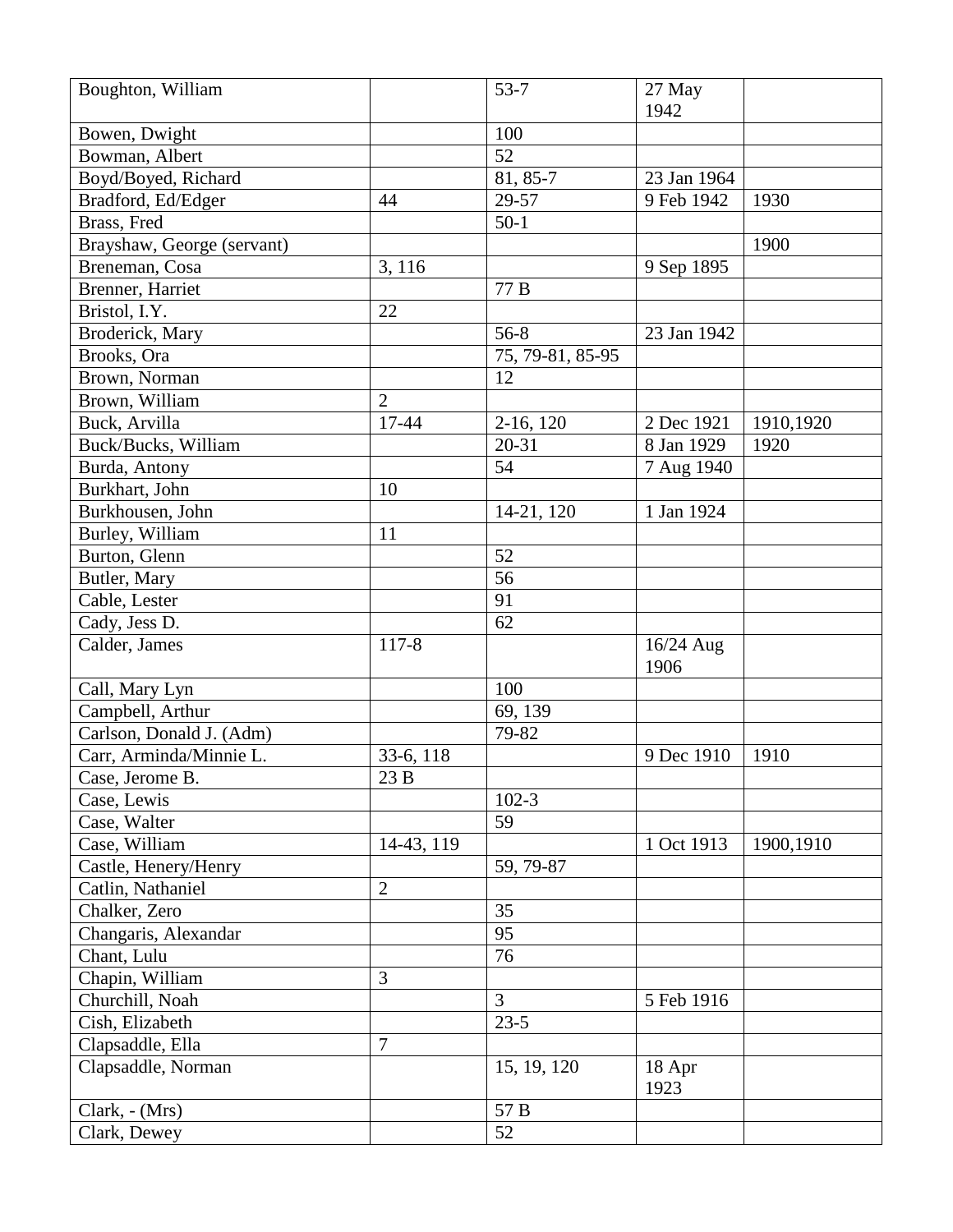| Clark, Ed/Edward/Edwin J.  |                | 64-74, 140  |             |           |
|----------------------------|----------------|-------------|-------------|-----------|
| Clark, George              |                | $33-6$      | 15 May      | 1930      |
|                            |                |             | 1931        |           |
| Clark, James               | 35             | $52-3$      |             |           |
| Clark, Jay                 | $1, 3, 11-4,$  | $1-10, 120$ | 11 Mar      | 1900,1910 |
|                            | 19-43          |             | 1919        |           |
| Clark, John C.             | 35             |             |             |           |
| Clark, Priska              |                | 54          |             |           |
| Clark, Wesley              |                | $21 - 3$    | 7 Apr 1925  |           |
| Clark, William A.          | 35             |             |             |           |
| Coates/Coats, Celia Ann    | 30, 118        |             | 14 May      |           |
|                            |                |             | 1908        |           |
| Coats, Bertha              | $30-1$         |             |             |           |
| Cobb, Elizabeth (Mrs)      |                | 48-65       | 27 Jun      |           |
|                            |                |             | 1945        |           |
| Cobb, Nellie               |                | 77 B        |             |           |
| Cobin, Mary                | 9              |             |             |           |
| Cochran, Nettie (Mrs Fred) |                | 39 B, 41 B  |             |           |
| Coen, Merle                |                | 75          |             |           |
| Coen, Tom                  |                | 75          |             |           |
| Cofferis?, Virginia        |                | 52          |             |           |
| Coffey, Ada                |                | 100         |             |           |
| Coggins, Tom               |                | 54          |             |           |
| Cogswell, Ray (Adm)        |                | $76 - 7$    |             |           |
| Cole, Bertha (Mrs)         |                | 40          |             |           |
| Cole, Earl                 |                | 40          |             |           |
| Cole, William              | 15             |             |             |           |
| Colf, Marcus               | $\overline{2}$ |             |             |           |
| Compton, Alanson           |                | $6-29$      | 15 Jan 1928 | 1920      |
| Conklin, Charles           | 23-9, 118      |             | 20 Oct      |           |
|                            |                |             | 1907        |           |
| Conklin, Lawrence          |                | 91          |             |           |
| Conn, Edward               |                | 88, 90-4    |             |           |
| Conn, Nellie               |                | $75-6$      | 8 Oct 1952  |           |
| Cook, Allen                |                | 85-103      |             |           |
| Cook, Charles              |                | 44          | 23 Feb      |           |
|                            |                |             | 1935        |           |
| Cook, Ed (Mrs)             |                | 65 B        |             |           |
| Cook, John J.              | 8              |             |             |           |
| Cook, Rosco                |                | 95          |             |           |
| Cooks, Adoph/Adolph        | 26-7, 117      |             | 19 Jun      |           |
|                            |                |             | 1906        |           |
| Cooper, Eugene             |                | $24 - 8$    | 11 Nov      |           |
|                            |                |             | 1926        |           |
| Cooper, Theadore           |                | 85          |             |           |
| Coorner, Albert            |                | $48 - 0.53$ | 9 Jan 1940  |           |
| Cordray, William           |                | 31 B        |             |           |
| Cordray/Cordrey, James     |                | 24, 29-39   | 6 Jan 1933  | 1930      |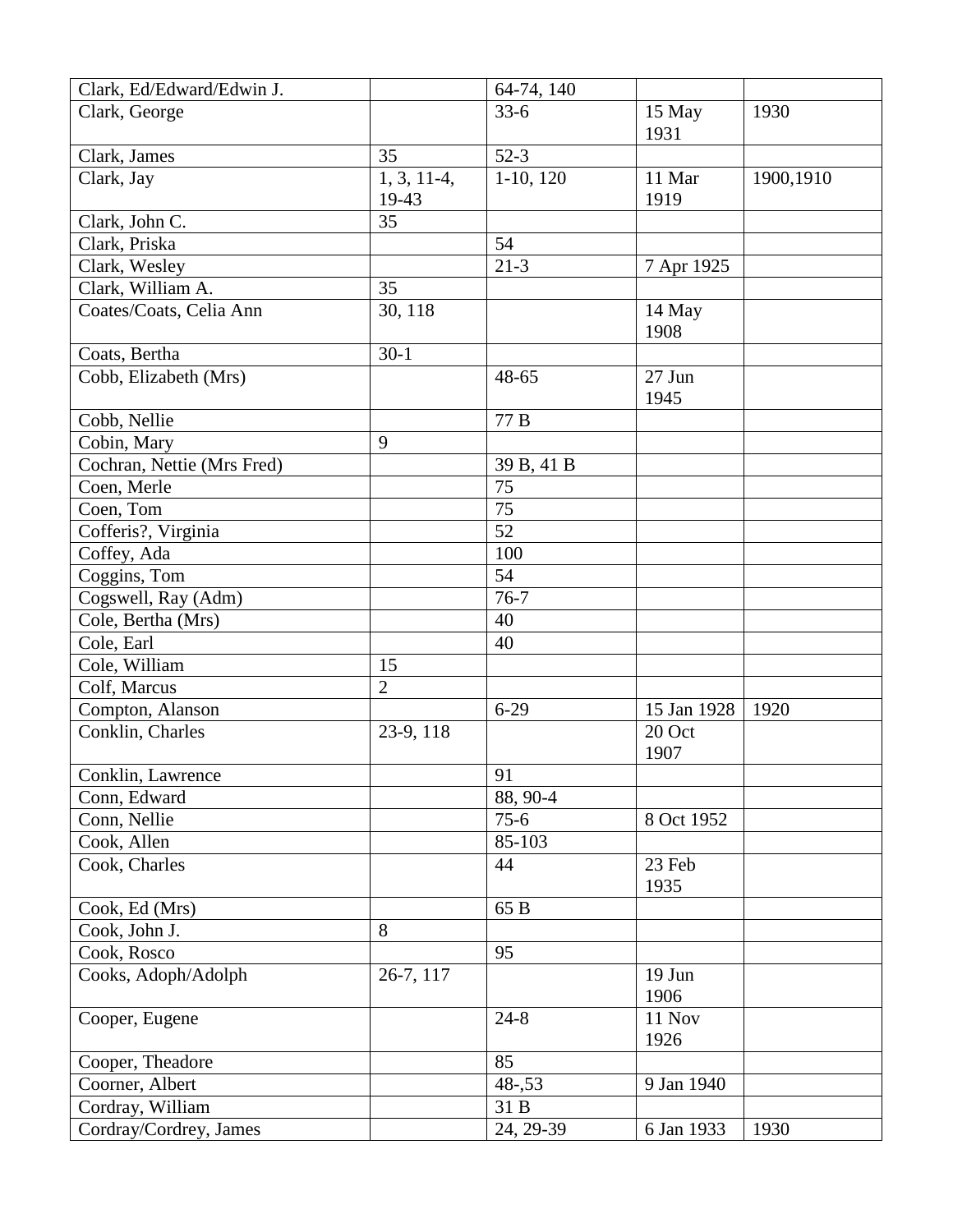| Cornelius/Cornlius, Cora<br>58, 67-74, 139-<br>19 Jun<br>1951<br>40<br>$\overline{2}$<br>16 Jan 1915<br>$40 - 4$<br>Correy/Corey, Sarah Jane<br>$100-3$<br>Cotterham, James<br>$52-5$<br>13 Jan 1941<br>Couch, Charles<br>42-3, 119<br>Countryman, John<br>16 Aug<br>1913<br>Coverby, Adelbert<br>46<br>$17 - 21$<br>Covert, Andrew<br>56, 56 B<br>Cox, Mildred (Mrs)<br>11-68<br>Craft, Malvina/Melvina (Mrs)<br>17 Oct<br>1920,1930<br>1948<br>$102 - 3$<br>Cramer, James<br>Crasier, John<br>$\overline{2}$<br>$5 - 7$<br>16 Mar<br>Craumb, Andrew<br>1917<br>Cross, Clarence<br>38-9<br>38-9<br>Cross, Gerone<br>Culp, Alace<br>2, 8 |
|------------------------------------------------------------------------------------------------------------------------------------------------------------------------------------------------------------------------------------------------------------------------------------------------------------------------------------------------------------------------------------------------------------------------------------------------------------------------------------------------------------------------------------------------------------------------------------------------------------------------------------------|
|                                                                                                                                                                                                                                                                                                                                                                                                                                                                                                                                                                                                                                          |
|                                                                                                                                                                                                                                                                                                                                                                                                                                                                                                                                                                                                                                          |
|                                                                                                                                                                                                                                                                                                                                                                                                                                                                                                                                                                                                                                          |
|                                                                                                                                                                                                                                                                                                                                                                                                                                                                                                                                                                                                                                          |
|                                                                                                                                                                                                                                                                                                                                                                                                                                                                                                                                                                                                                                          |
|                                                                                                                                                                                                                                                                                                                                                                                                                                                                                                                                                                                                                                          |
|                                                                                                                                                                                                                                                                                                                                                                                                                                                                                                                                                                                                                                          |
|                                                                                                                                                                                                                                                                                                                                                                                                                                                                                                                                                                                                                                          |
|                                                                                                                                                                                                                                                                                                                                                                                                                                                                                                                                                                                                                                          |
|                                                                                                                                                                                                                                                                                                                                                                                                                                                                                                                                                                                                                                          |
|                                                                                                                                                                                                                                                                                                                                                                                                                                                                                                                                                                                                                                          |
|                                                                                                                                                                                                                                                                                                                                                                                                                                                                                                                                                                                                                                          |
|                                                                                                                                                                                                                                                                                                                                                                                                                                                                                                                                                                                                                                          |
|                                                                                                                                                                                                                                                                                                                                                                                                                                                                                                                                                                                                                                          |
|                                                                                                                                                                                                                                                                                                                                                                                                                                                                                                                                                                                                                                          |
|                                                                                                                                                                                                                                                                                                                                                                                                                                                                                                                                                                                                                                          |
|                                                                                                                                                                                                                                                                                                                                                                                                                                                                                                                                                                                                                                          |
|                                                                                                                                                                                                                                                                                                                                                                                                                                                                                                                                                                                                                                          |
|                                                                                                                                                                                                                                                                                                                                                                                                                                                                                                                                                                                                                                          |
| 6B,8B<br>Culp, George                                                                                                                                                                                                                                                                                                                                                                                                                                                                                                                                                                                                                    |
| 5, 12-32, 118<br>Cummings, Abraham/Abram<br>1900<br>12 Aug                                                                                                                                                                                                                                                                                                                                                                                                                                                                                                                                                                               |
| 1908                                                                                                                                                                                                                                                                                                                                                                                                                                                                                                                                                                                                                                     |
| Cummings, Hannah<br>10 Aug<br>1900<br>5, 14-30, 118                                                                                                                                                                                                                                                                                                                                                                                                                                                                                                                                                                                      |
| 1907                                                                                                                                                                                                                                                                                                                                                                                                                                                                                                                                                                                                                                     |
| 54<br>Curtis, Claude                                                                                                                                                                                                                                                                                                                                                                                                                                                                                                                                                                                                                     |
| 69, 139<br>25 Nov<br>Curtis, Earl                                                                                                                                                                                                                                                                                                                                                                                                                                                                                                                                                                                                        |
| 1948                                                                                                                                                                                                                                                                                                                                                                                                                                                                                                                                                                                                                                     |
| 64 B<br>Cushman, - (Mr)                                                                                                                                                                                                                                                                                                                                                                                                                                                                                                                                                                                                                  |
| $\overline{2}$<br>13 Mar<br>Cutter, Samuel B.<br>1915                                                                                                                                                                                                                                                                                                                                                                                                                                                                                                                                                                                    |
|                                                                                                                                                                                                                                                                                                                                                                                                                                                                                                                                                                                                                                          |
| 9, 116<br>5 Feb 1897<br>Dale, Sarah Ann<br>95-103                                                                                                                                                                                                                                                                                                                                                                                                                                                                                                                                                                                        |
| Davies, John<br>Davis, Charley/Charles H.<br>1910,1920<br>$35 - 43$<br>$1-23, 36-7$<br>14 Feb                                                                                                                                                                                                                                                                                                                                                                                                                                                                                                                                            |
| 1932                                                                                                                                                                                                                                                                                                                                                                                                                                                                                                                                                                                                                                     |
| 8<br>Davis, Henry                                                                                                                                                                                                                                                                                                                                                                                                                                                                                                                                                                                                                        |
| Davis, William H.<br>$54 - 7$                                                                                                                                                                                                                                                                                                                                                                                                                                                                                                                                                                                                            |
| Davison, Mary (Mrs)<br>25, 120<br>15 Sep                                                                                                                                                                                                                                                                                                                                                                                                                                                                                                                                                                                                 |
| 1923                                                                                                                                                                                                                                                                                                                                                                                                                                                                                                                                                                                                                                     |
| Dean, Malvina (Mrs)<br>8-10, 120<br>8 Aug 1919                                                                                                                                                                                                                                                                                                                                                                                                                                                                                                                                                                                           |
| 19-32, 118<br>Dean, Nathan/Matharan<br>11 Dec                                                                                                                                                                                                                                                                                                                                                                                                                                                                                                                                                                                            |
| 1908                                                                                                                                                                                                                                                                                                                                                                                                                                                                                                                                                                                                                                     |
| Dean, William<br>38-41                                                                                                                                                                                                                                                                                                                                                                                                                                                                                                                                                                                                                   |
| DeBar, Almira (Mrs)<br>25-38<br>13 Mar<br>1930                                                                                                                                                                                                                                                                                                                                                                                                                                                                                                                                                                                           |
| 1932                                                                                                                                                                                                                                                                                                                                                                                                                                                                                                                                                                                                                                     |
| Debar, Mable<br>$6 - 8$                                                                                                                                                                                                                                                                                                                                                                                                                                                                                                                                                                                                                  |
| 38 B<br>DeBar, Orson                                                                                                                                                                                                                                                                                                                                                                                                                                                                                                                                                                                                                     |
| Debar, Rose<br>$6 - 8$                                                                                                                                                                                                                                                                                                                                                                                                                                                                                                                                                                                                                   |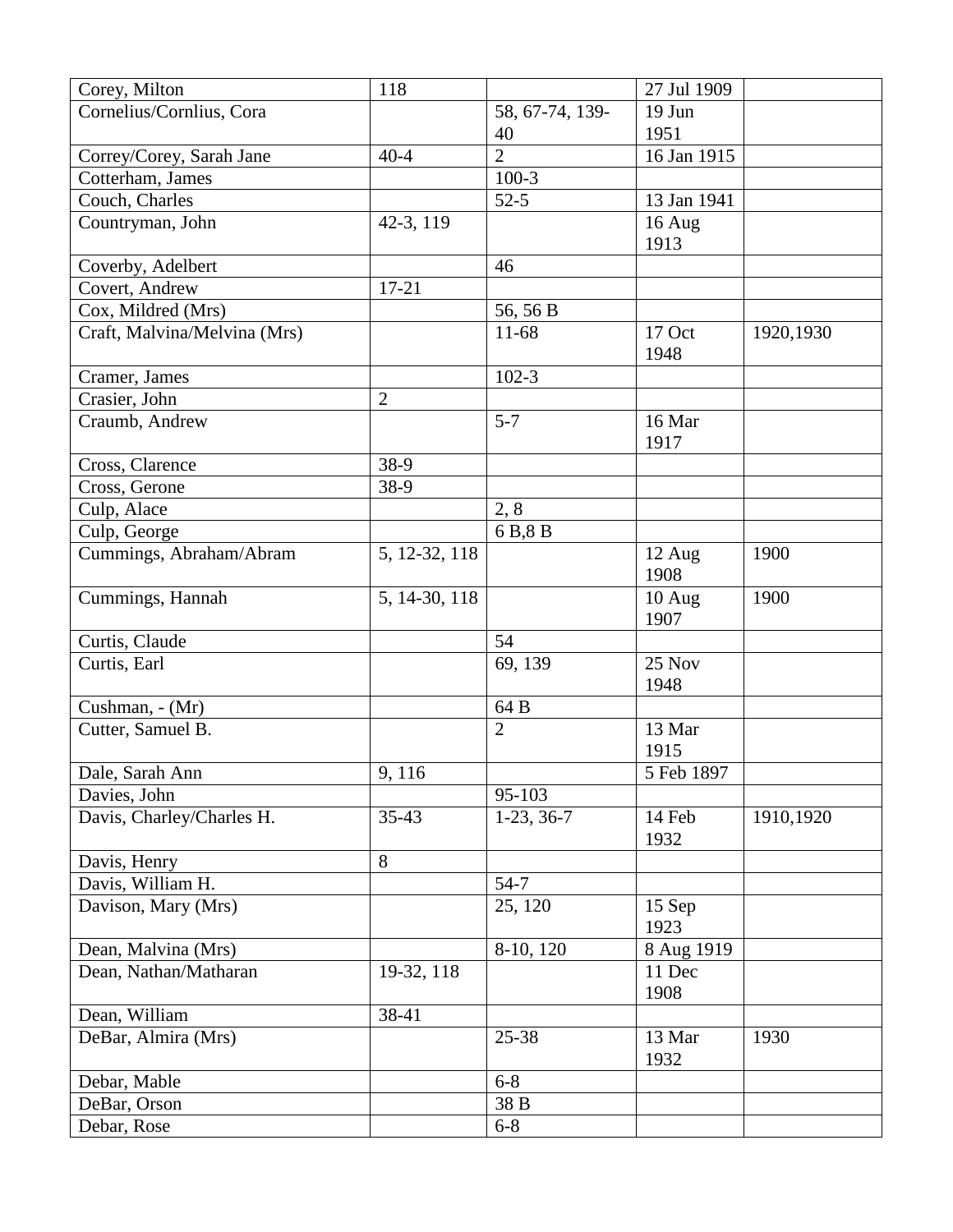| DeBoe, Mike                |                | 44           | 30 Dec      |      |
|----------------------------|----------------|--------------|-------------|------|
|                            |                |              | 1934        |      |
| Decker, Elvira             |                | 30           | 7Jul 1928   |      |
| Decker, George             |                | 77           |             |      |
| Decker, John               | 15-43          | $1 - 7$      | 24 Jun      | 1910 |
|                            |                |              | 1917        |      |
| Decker, William            |                | 29-55        | 6 Oct 1940  | 1930 |
| Denecke, Lillian           |                | 67, 139      |             |      |
| Dewitt, Edward             |                | $2 - 3$      |             |      |
| DeWitt, Horass/Orass       | 21, 117        |              | 3 Aug 1903  |      |
| DeWitt, William            |                | $42 - 4$     | 4 Apr 1935  |      |
| Dexter, Amos               |                | 75           |             |      |
| Dillon, Bridget            | 9,116          |              | 23 Mar      |      |
|                            |                |              | 1898        |      |
| Dolton, William            |                | 42           | 6 Jan 1934  |      |
| Dons, Peter                |                | 79-86        |             |      |
| Dotey/Doty, William H.     |                | 8-10, 42-9   | 7 Oct 1937  |      |
| Douthett, Omer             |                | $85 - 7$     | 24 Feb      |      |
|                            |                |              | 1964        |      |
| Doyen, Howard              | 23, 42-3       |              |             |      |
| Doyen, Mary (Mrs)          | 24, 117        |              | 3 Apr 1905  |      |
| Doyen, Myron/Mike          | 43 B           | 90-103       |             |      |
| Doyen/Dayen, Alford/Alfred | 22-4, 117      |              | 4 Oct 1904  |      |
| Draskovic, John            | 44             |              |             |      |
| Drosco, John               | 119            |              | 10 May      |      |
|                            |                |              | 1914        |      |
| Dross, Chauncy             | $\overline{2}$ |              |             |      |
| Droste, Donald             |                | 86-7, 92     |             |      |
| Droste, Urban              |                | 77-92        |             |      |
| Dumma, -                   | 19             |              |             |      |
| Dunn, Christopher          | 12             |              |             |      |
| Dunn, Jesse                |                | 120          |             |      |
| Dutcher, Elizabeth         |                | 60           |             |      |
| Dutton, Moras/Morris       | $33-9$         |              |             | 1910 |
| Eaton, Addison/Adson       | 5-19, 117      |              | 28 Nov      | 1900 |
|                            |                |              | 1902        |      |
| Eddie/Eddy, Judson E.      |                | 14, 17, 33-9 | 6 May 1933  | 1930 |
| Eddy, George E.            |                | $62 - 4$     | 21 Sep      |      |
|                            |                |              | 1945        |      |
| Edinger, Marten            |                | 77 B         |             |      |
| Edwards, Frank J.          |                | 28-49        |             | 1930 |
| Eimer, Bethine             |                | 38           | 26 Jan 1932 |      |
| Elliott/Ellison, Floid     | $24-6$         |              |             |      |
| Ellison, Clara             |                | 15, 18       |             |      |
| Ellison, Garret            |                | 15, 19       |             |      |
| Ellison, Rogers            | $24 - 5$       |              |             |      |
| Ellison, Vaus/Cari-        |                |              |             |      |
| Embr-- (Mrs)               | $24 - 5$<br>2B |              |             |      |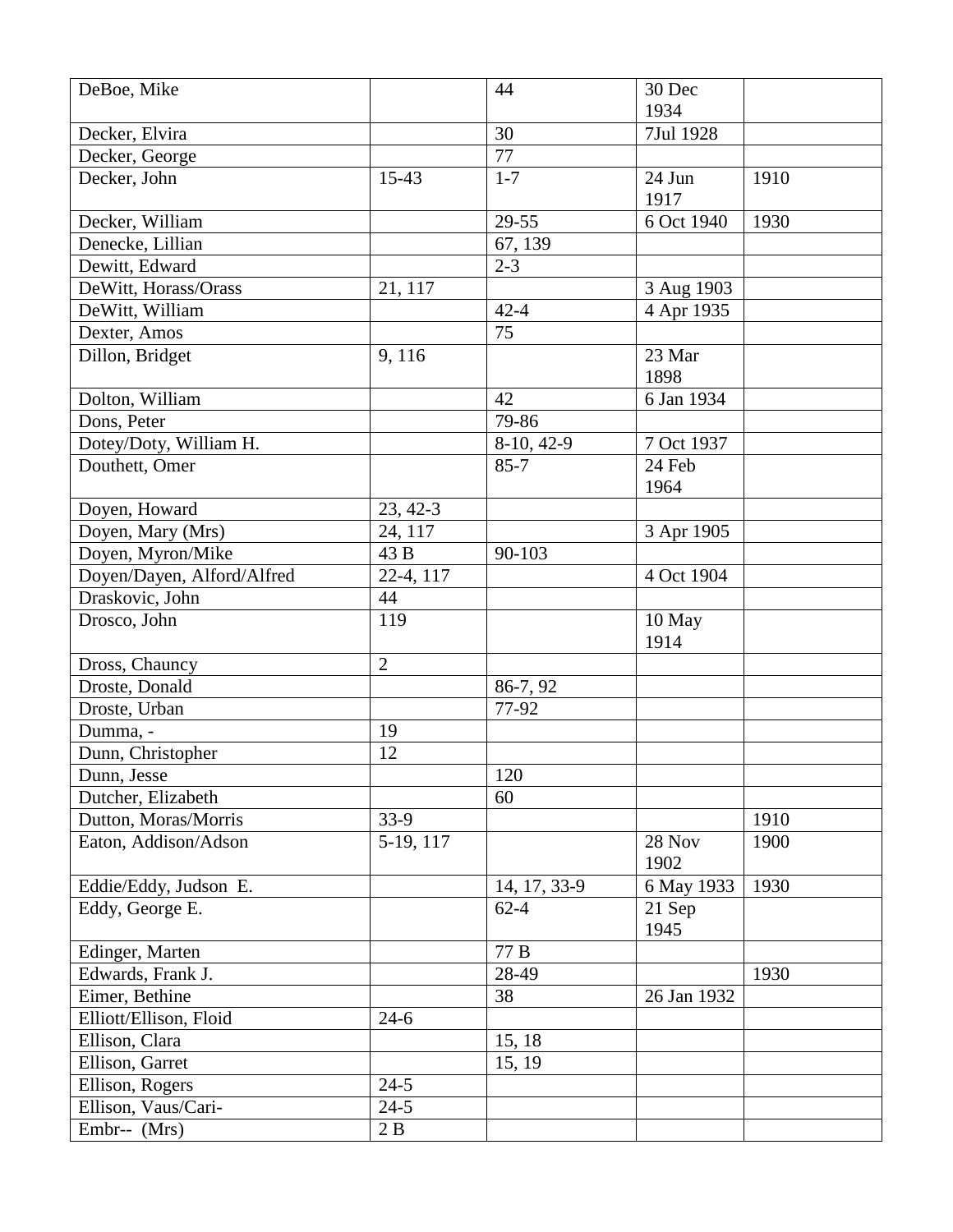| Emmons, Virginia (Mrs)            |               | 18-20           |                |      |
|-----------------------------------|---------------|-----------------|----------------|------|
| Erb, Charles                      |               | 56              |                |      |
| Evans, Elizabeth (Mrs)            |               | 32              | 14 Jan 1929    |      |
| Everett/Everitt, Mary Ellen       |               | 36, 69-70, 139- | 20 Dec         |      |
|                                   |               | 40              | 1949           |      |
| Ewell, Fred                       |               | $2-12, 120$     | 25 Nov         |      |
|                                   |               |                 | 1919           |      |
| Exelby, Jim                       |               | 38-49           | 11 Oct         |      |
|                                   |               |                 | 1937           |      |
| Fairbanks, Ellie                  | 1             |                 |                |      |
| Fairbanks, Frank                  | 32, 118       |                 | 23 Jun         |      |
|                                   |               |                 | 1909           |      |
| Fairbanks, Howard S.              | $\mathbf{1}$  |                 |                |      |
| Fairbanks, William R.             | $\mathbf{1}$  |                 |                |      |
| Fairman, Eliza (Miss)             |               | $15 - 50$       |                | 1930 |
| Farrell, Frank George             |               | 56              | 4 Aug 1941     |      |
| Farrier, George                   |               | $55-9$          | 1 Aug 1943     |      |
| Farrier, Les/Ulysses              |               | 67-76, 139-40   |                |      |
| Fawcett/Fawcette, William M.      | 22-5, 117     |                 | 12 Aug         |      |
|                                   |               |                 | 1905           |      |
| Fedewa, Edmond                    |               | $94 - 5$        | 4 Oct 1970     |      |
| Fedewa, Herman                    |               | 88, 94-5        | 16 Dec         |      |
|                                   |               |                 | 1971           |      |
| Fedewa, John                      |               | 94-102          | 1 Jul 1976     |      |
| Feldpausch, Harold (M/M) (guests) | 134           |                 |                |      |
| Ferris, George                    |               | 79-81           |                |      |
| Fidder, Burr                      |               | 92              |                |      |
| Field, Jack                       |               | 96-9            |                |      |
| Field, Uly                        |               | $26 - 8$        | 12 Jan 1927    |      |
| Fifield, Samuel                   | 5, 8, 17, 117 |                 | 6 Aug 1901     | 1900 |
| Finkbinder, Howard                |               | 55              | 23 Feb         |      |
|                                   |               |                 | 1941           |      |
| Finkbinder, Jacob                 | 3, 7-8, 116   |                 | 6 Mar 1897     |      |
| Finkle, Josh                      | 5, 116        |                 | 1 Apr 1895     |      |
| Fish, Marvel                      |               | $21 - 8$        | 28 Jan 1927    |      |
| Flynn, Jim/James                  |               | $46 - 61$       |                |      |
| Fogg, Nina                        |               | 81              |                |      |
| Forbes/Forbs, Leander             | 2, 8, 116     |                 | 3 Dec 1896     |      |
| Forbes/Forbs, Walter              | 2-32, 118     |                 | 18 Dec         | 1900 |
|                                   |               |                 | 1908           |      |
| Forbis, Pearl J. (servant)        |               |                 |                | 1910 |
| Fox, Nellie (Mrs)                 |               | $44-6$          | 9 Apr 1936     |      |
| Fraker, Edward                    |               | 97              |                |      |
| Freeman, George                   |               |                 | 3 Mar 1898     |      |
|                                   | 1, 8, 116     |                 |                |      |
| Frink, Milo                       |               | $42-9$          | 10 Jun<br>1938 |      |
| Fritz, Anna (Mrs)                 |               | 38-50           | 12/13 Oct      |      |
|                                   |               |                 | 1937           |      |
|                                   |               |                 |                |      |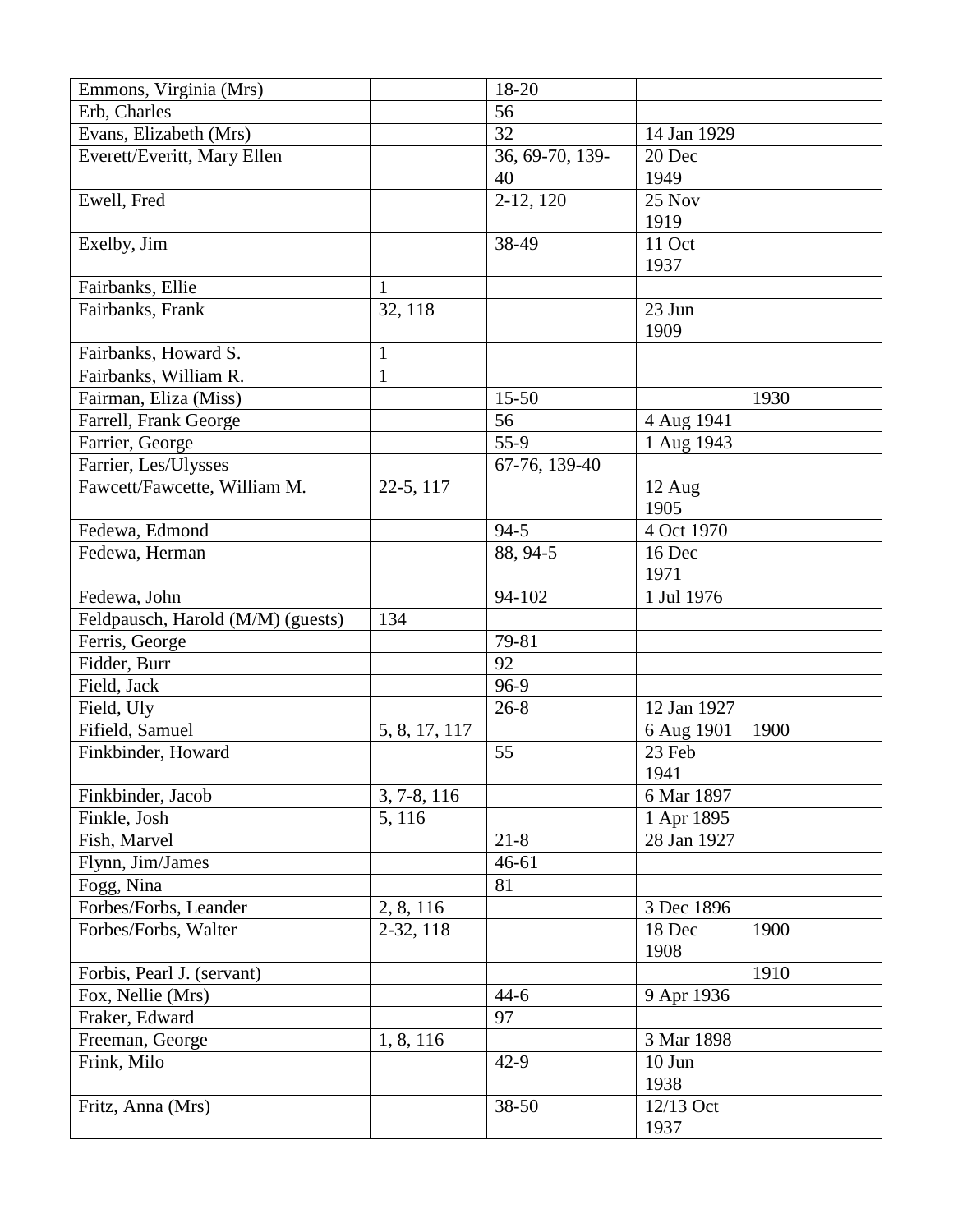| Fritz, Jacob                  | 37            |               |             |      |
|-------------------------------|---------------|---------------|-------------|------|
| Fuguer, Nellie                |               | 77 B          |             |      |
| Fuller, Rettie (Mrs)          | 17            |               |             |      |
| Fuller, Uriah                 |               | $\mathbf{1}$  | 24 Dec      |      |
|                               |               |               | 1914        |      |
| Fultan/Fulton, Frank          | $24 - 5$      |               |             |      |
| Furman, Charles               |               | 8,120         | 16 Dec      |      |
|                               |               |               | 1918        |      |
| Furrey, Alfred                |               | 95-102        |             |      |
| Gage, Marvel                  |               | $42 - 64$     | 12 Oct      |      |
|                               |               |               | 1945        |      |
| Gale, Floyd                   |               | 40 B          |             |      |
| Garagnon/Garagin, Gargin/John | $27 - 43$     |               | 26 Dec      |      |
|                               |               |               | 1916        |      |
| Gardner, Eunice               | $\mathbf{1}$  |               |             |      |
| Gardner, Myrta                | $\mathbf{1}$  |               |             |      |
| Garfield, George              |               | 28-31         | 17 Aug      |      |
|                               |               |               | 1929        |      |
| Garison, Roseanna             | 31, 35-6, 40, |               | 18 Oct      |      |
|                               | 118           |               | 1911        |      |
| Garrison, Mary R.             |               |               |             | 1910 |
| Geller, John                  |               | 81            |             |      |
| Gensler, Mary                 |               |               |             | 1910 |
| Geyer/Gier, Henry             | 116           |               | 25 Dec      |      |
|                               |               |               | 1891        |      |
| Gilford/Cuilford, Clyde       |               | 69-74, 139-40 |             |      |
| Gill, Fred                    |               | 38-59         | 22 Jan 1943 |      |
| Gilson, Frank                 | 2, 8          |               |             |      |
| Gilson, Sophia                |               | 69-71, 139 B  |             |      |
| Ginsler, Mary                 | 118           |               | 26 Oct      |      |
|                               |               |               | 1910        |      |
| Gitchell, Edith               |               | 56            |             |      |
| Glasovatz, Steve              |               | 77            |             |      |
| Gleason, Paul                 |               | $85 - 6$      |             |      |
| Glogofske, John (Mrs)         |               | 77 B          |             |      |
| Goodfellow, Ernest            |               | 40 B          |             |      |
| Goodhue, Walker               | $17, 24-5$    |               |             |      |
| Graim, Albert                 |               | 85-90         | 1 Feb 1966  |      |
| Green, David R.               |               | 54-60         | 19 Oct      |      |
|                               |               |               | 1943        |      |
| Green, Ernest                 |               | $97 - 8$      |             |      |
| Greensheld, Thomas            | 1,116         |               | 26 May      |      |
|                               |               |               | 1889        |      |
| Griggs, Lena (Mrs)            |               | 54            |             |      |
| Grimes, Scott                 |               | 75            |             |      |
| Gross, William J.             |               | 77            |             |      |
| Grover, Austin                | 26-32, 118    |               | 19 Mar      |      |
|                               |               |               | 1909        |      |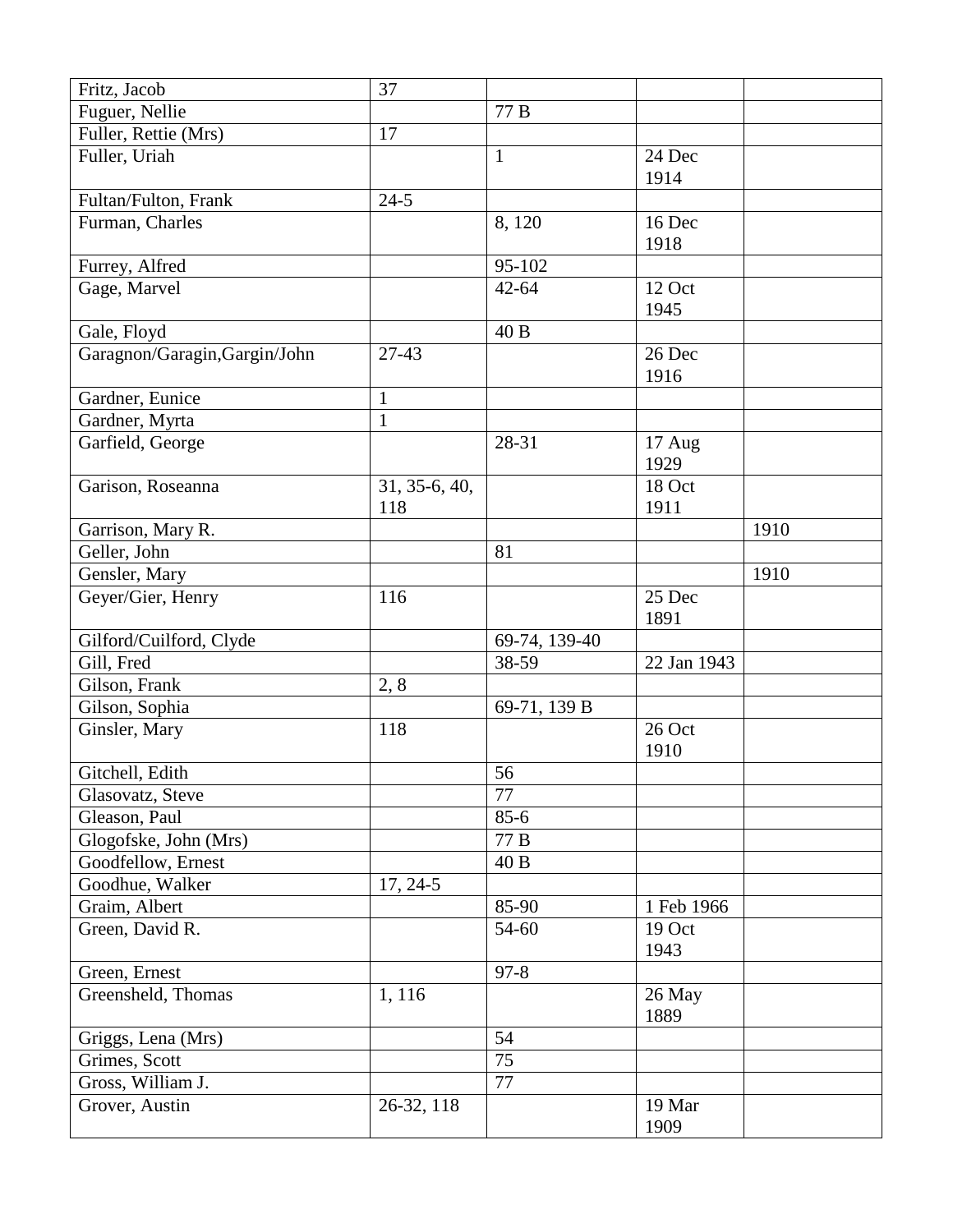| 1946<br>18-20<br>Gurnsey, Edward Silas<br>Gurnsey, Mable Luetta<br>18-20<br>Gurnsey, Nettie Leona<br>18-20<br>Gurnsey, Pheba<br>18-20<br>Gushave, Jessie<br>92<br>82<br>Haessig, Charles<br>Hagaty, Theodore<br>4-7, 120<br>22/23 Dec<br>1918<br>102<br>Hagerman, Edward<br>Hainer, Lewis<br>75<br>28 Feb<br>1952<br>$52-5$<br>23 Feb<br>Hale, Henry<br>1941<br>Halester, Levi<br>$\overline{2}$<br>30<br>Hall, Adeline<br>8 Jun 1928<br>31<br>Hall, Almon A.<br>Halliday, John<br>52<br>$40 - 2$<br>Hamblin, Chas.<br>6 Jun 1934<br>Hammond, Robert Morris<br>69-103, 139-40<br>22, 23 B, 25<br>Hand, H. Marshee<br>B<br>Hankey, Joe<br>38-40<br>3, 116<br>23 Feb<br>Hanney, Charles<br>1894<br>82, 85-8<br>Hardman, Verne (Adm)<br>91<br>Hardy, Katherine<br>$35 - 7$<br>7 Nov 1931<br>Hardy, Miles<br>Harnell, William (Mrs)<br>27<br>Harper, Michael<br>$4 - 7$<br>3 Sep 1917<br>$14-7$<br>Harris, Lewis<br>44<br>Harriss, Edgar<br>Hart, Wade<br>1<br>$22 - 5$<br>Hart, William<br>38<br>Harter, George<br>Hartman, Kenneth<br>80<br>75-103<br>Hartman, Louise<br>Hartsuff, Bertha<br>$11-3$<br>Hartsuff, Frank<br>$11-2$<br>Harvey, John<br>8,116<br>21 Dec<br>1897<br>Hass, LaVern<br>$102-3$<br>"entry" pg.<br>Hass, Robert<br>Hatch, Martha<br>102 B<br>Hawkins, Arthur<br>66<br>13 Jan 1946<br>5<br>Hay, Bessie<br>$\overline{5}$<br>Hay, Harrison | Grubaugh, Sam | 66-8 | ca 24 Dec |
|--------------------------------------------------------------------------------------------------------------------------------------------------------------------------------------------------------------------------------------------------------------------------------------------------------------------------------------------------------------------------------------------------------------------------------------------------------------------------------------------------------------------------------------------------------------------------------------------------------------------------------------------------------------------------------------------------------------------------------------------------------------------------------------------------------------------------------------------------------------------------------------------------------------------------------------------------------------------------------------------------------------------------------------------------------------------------------------------------------------------------------------------------------------------------------------------------------------------------------------------------------------------------------------------------------------------------------------------------------------|---------------|------|-----------|
|                                                                                                                                                                                                                                                                                                                                                                                                                                                                                                                                                                                                                                                                                                                                                                                                                                                                                                                                                                                                                                                                                                                                                                                                                                                                                                                                                              |               |      |           |
|                                                                                                                                                                                                                                                                                                                                                                                                                                                                                                                                                                                                                                                                                                                                                                                                                                                                                                                                                                                                                                                                                                                                                                                                                                                                                                                                                              |               |      |           |
|                                                                                                                                                                                                                                                                                                                                                                                                                                                                                                                                                                                                                                                                                                                                                                                                                                                                                                                                                                                                                                                                                                                                                                                                                                                                                                                                                              |               |      |           |
|                                                                                                                                                                                                                                                                                                                                                                                                                                                                                                                                                                                                                                                                                                                                                                                                                                                                                                                                                                                                                                                                                                                                                                                                                                                                                                                                                              |               |      |           |
|                                                                                                                                                                                                                                                                                                                                                                                                                                                                                                                                                                                                                                                                                                                                                                                                                                                                                                                                                                                                                                                                                                                                                                                                                                                                                                                                                              |               |      |           |
|                                                                                                                                                                                                                                                                                                                                                                                                                                                                                                                                                                                                                                                                                                                                                                                                                                                                                                                                                                                                                                                                                                                                                                                                                                                                                                                                                              |               |      |           |
|                                                                                                                                                                                                                                                                                                                                                                                                                                                                                                                                                                                                                                                                                                                                                                                                                                                                                                                                                                                                                                                                                                                                                                                                                                                                                                                                                              |               |      |           |
|                                                                                                                                                                                                                                                                                                                                                                                                                                                                                                                                                                                                                                                                                                                                                                                                                                                                                                                                                                                                                                                                                                                                                                                                                                                                                                                                                              |               |      |           |
|                                                                                                                                                                                                                                                                                                                                                                                                                                                                                                                                                                                                                                                                                                                                                                                                                                                                                                                                                                                                                                                                                                                                                                                                                                                                                                                                                              |               |      |           |
|                                                                                                                                                                                                                                                                                                                                                                                                                                                                                                                                                                                                                                                                                                                                                                                                                                                                                                                                                                                                                                                                                                                                                                                                                                                                                                                                                              |               |      |           |
|                                                                                                                                                                                                                                                                                                                                                                                                                                                                                                                                                                                                                                                                                                                                                                                                                                                                                                                                                                                                                                                                                                                                                                                                                                                                                                                                                              |               |      |           |
|                                                                                                                                                                                                                                                                                                                                                                                                                                                                                                                                                                                                                                                                                                                                                                                                                                                                                                                                                                                                                                                                                                                                                                                                                                                                                                                                                              |               |      |           |
|                                                                                                                                                                                                                                                                                                                                                                                                                                                                                                                                                                                                                                                                                                                                                                                                                                                                                                                                                                                                                                                                                                                                                                                                                                                                                                                                                              |               |      |           |
|                                                                                                                                                                                                                                                                                                                                                                                                                                                                                                                                                                                                                                                                                                                                                                                                                                                                                                                                                                                                                                                                                                                                                                                                                                                                                                                                                              |               |      |           |
|                                                                                                                                                                                                                                                                                                                                                                                                                                                                                                                                                                                                                                                                                                                                                                                                                                                                                                                                                                                                                                                                                                                                                                                                                                                                                                                                                              |               |      |           |
|                                                                                                                                                                                                                                                                                                                                                                                                                                                                                                                                                                                                                                                                                                                                                                                                                                                                                                                                                                                                                                                                                                                                                                                                                                                                                                                                                              |               |      |           |
|                                                                                                                                                                                                                                                                                                                                                                                                                                                                                                                                                                                                                                                                                                                                                                                                                                                                                                                                                                                                                                                                                                                                                                                                                                                                                                                                                              |               |      |           |
|                                                                                                                                                                                                                                                                                                                                                                                                                                                                                                                                                                                                                                                                                                                                                                                                                                                                                                                                                                                                                                                                                                                                                                                                                                                                                                                                                              |               |      |           |
|                                                                                                                                                                                                                                                                                                                                                                                                                                                                                                                                                                                                                                                                                                                                                                                                                                                                                                                                                                                                                                                                                                                                                                                                                                                                                                                                                              |               |      |           |
|                                                                                                                                                                                                                                                                                                                                                                                                                                                                                                                                                                                                                                                                                                                                                                                                                                                                                                                                                                                                                                                                                                                                                                                                                                                                                                                                                              |               |      |           |
|                                                                                                                                                                                                                                                                                                                                                                                                                                                                                                                                                                                                                                                                                                                                                                                                                                                                                                                                                                                                                                                                                                                                                                                                                                                                                                                                                              |               |      |           |
|                                                                                                                                                                                                                                                                                                                                                                                                                                                                                                                                                                                                                                                                                                                                                                                                                                                                                                                                                                                                                                                                                                                                                                                                                                                                                                                                                              |               |      |           |
|                                                                                                                                                                                                                                                                                                                                                                                                                                                                                                                                                                                                                                                                                                                                                                                                                                                                                                                                                                                                                                                                                                                                                                                                                                                                                                                                                              |               |      |           |
|                                                                                                                                                                                                                                                                                                                                                                                                                                                                                                                                                                                                                                                                                                                                                                                                                                                                                                                                                                                                                                                                                                                                                                                                                                                                                                                                                              |               |      |           |
|                                                                                                                                                                                                                                                                                                                                                                                                                                                                                                                                                                                                                                                                                                                                                                                                                                                                                                                                                                                                                                                                                                                                                                                                                                                                                                                                                              |               |      |           |
|                                                                                                                                                                                                                                                                                                                                                                                                                                                                                                                                                                                                                                                                                                                                                                                                                                                                                                                                                                                                                                                                                                                                                                                                                                                                                                                                                              |               |      |           |
|                                                                                                                                                                                                                                                                                                                                                                                                                                                                                                                                                                                                                                                                                                                                                                                                                                                                                                                                                                                                                                                                                                                                                                                                                                                                                                                                                              |               |      |           |
|                                                                                                                                                                                                                                                                                                                                                                                                                                                                                                                                                                                                                                                                                                                                                                                                                                                                                                                                                                                                                                                                                                                                                                                                                                                                                                                                                              |               |      |           |
|                                                                                                                                                                                                                                                                                                                                                                                                                                                                                                                                                                                                                                                                                                                                                                                                                                                                                                                                                                                                                                                                                                                                                                                                                                                                                                                                                              |               |      |           |
|                                                                                                                                                                                                                                                                                                                                                                                                                                                                                                                                                                                                                                                                                                                                                                                                                                                                                                                                                                                                                                                                                                                                                                                                                                                                                                                                                              |               |      |           |
|                                                                                                                                                                                                                                                                                                                                                                                                                                                                                                                                                                                                                                                                                                                                                                                                                                                                                                                                                                                                                                                                                                                                                                                                                                                                                                                                                              |               |      |           |
|                                                                                                                                                                                                                                                                                                                                                                                                                                                                                                                                                                                                                                                                                                                                                                                                                                                                                                                                                                                                                                                                                                                                                                                                                                                                                                                                                              |               |      |           |
|                                                                                                                                                                                                                                                                                                                                                                                                                                                                                                                                                                                                                                                                                                                                                                                                                                                                                                                                                                                                                                                                                                                                                                                                                                                                                                                                                              |               |      |           |
|                                                                                                                                                                                                                                                                                                                                                                                                                                                                                                                                                                                                                                                                                                                                                                                                                                                                                                                                                                                                                                                                                                                                                                                                                                                                                                                                                              |               |      |           |
|                                                                                                                                                                                                                                                                                                                                                                                                                                                                                                                                                                                                                                                                                                                                                                                                                                                                                                                                                                                                                                                                                                                                                                                                                                                                                                                                                              |               |      |           |
|                                                                                                                                                                                                                                                                                                                                                                                                                                                                                                                                                                                                                                                                                                                                                                                                                                                                                                                                                                                                                                                                                                                                                                                                                                                                                                                                                              |               |      |           |
|                                                                                                                                                                                                                                                                                                                                                                                                                                                                                                                                                                                                                                                                                                                                                                                                                                                                                                                                                                                                                                                                                                                                                                                                                                                                                                                                                              |               |      |           |
|                                                                                                                                                                                                                                                                                                                                                                                                                                                                                                                                                                                                                                                                                                                                                                                                                                                                                                                                                                                                                                                                                                                                                                                                                                                                                                                                                              |               |      |           |
|                                                                                                                                                                                                                                                                                                                                                                                                                                                                                                                                                                                                                                                                                                                                                                                                                                                                                                                                                                                                                                                                                                                                                                                                                                                                                                                                                              |               |      |           |
|                                                                                                                                                                                                                                                                                                                                                                                                                                                                                                                                                                                                                                                                                                                                                                                                                                                                                                                                                                                                                                                                                                                                                                                                                                                                                                                                                              |               |      |           |
|                                                                                                                                                                                                                                                                                                                                                                                                                                                                                                                                                                                                                                                                                                                                                                                                                                                                                                                                                                                                                                                                                                                                                                                                                                                                                                                                                              |               |      |           |
|                                                                                                                                                                                                                                                                                                                                                                                                                                                                                                                                                                                                                                                                                                                                                                                                                                                                                                                                                                                                                                                                                                                                                                                                                                                                                                                                                              |               |      |           |
|                                                                                                                                                                                                                                                                                                                                                                                                                                                                                                                                                                                                                                                                                                                                                                                                                                                                                                                                                                                                                                                                                                                                                                                                                                                                                                                                                              |               |      |           |
|                                                                                                                                                                                                                                                                                                                                                                                                                                                                                                                                                                                                                                                                                                                                                                                                                                                                                                                                                                                                                                                                                                                                                                                                                                                                                                                                                              |               |      |           |
|                                                                                                                                                                                                                                                                                                                                                                                                                                                                                                                                                                                                                                                                                                                                                                                                                                                                                                                                                                                                                                                                                                                                                                                                                                                                                                                                                              |               |      |           |
|                                                                                                                                                                                                                                                                                                                                                                                                                                                                                                                                                                                                                                                                                                                                                                                                                                                                                                                                                                                                                                                                                                                                                                                                                                                                                                                                                              |               |      |           |
|                                                                                                                                                                                                                                                                                                                                                                                                                                                                                                                                                                                                                                                                                                                                                                                                                                                                                                                                                                                                                                                                                                                                                                                                                                                                                                                                                              |               |      |           |
|                                                                                                                                                                                                                                                                                                                                                                                                                                                                                                                                                                                                                                                                                                                                                                                                                                                                                                                                                                                                                                                                                                                                                                                                                                                                                                                                                              |               |      |           |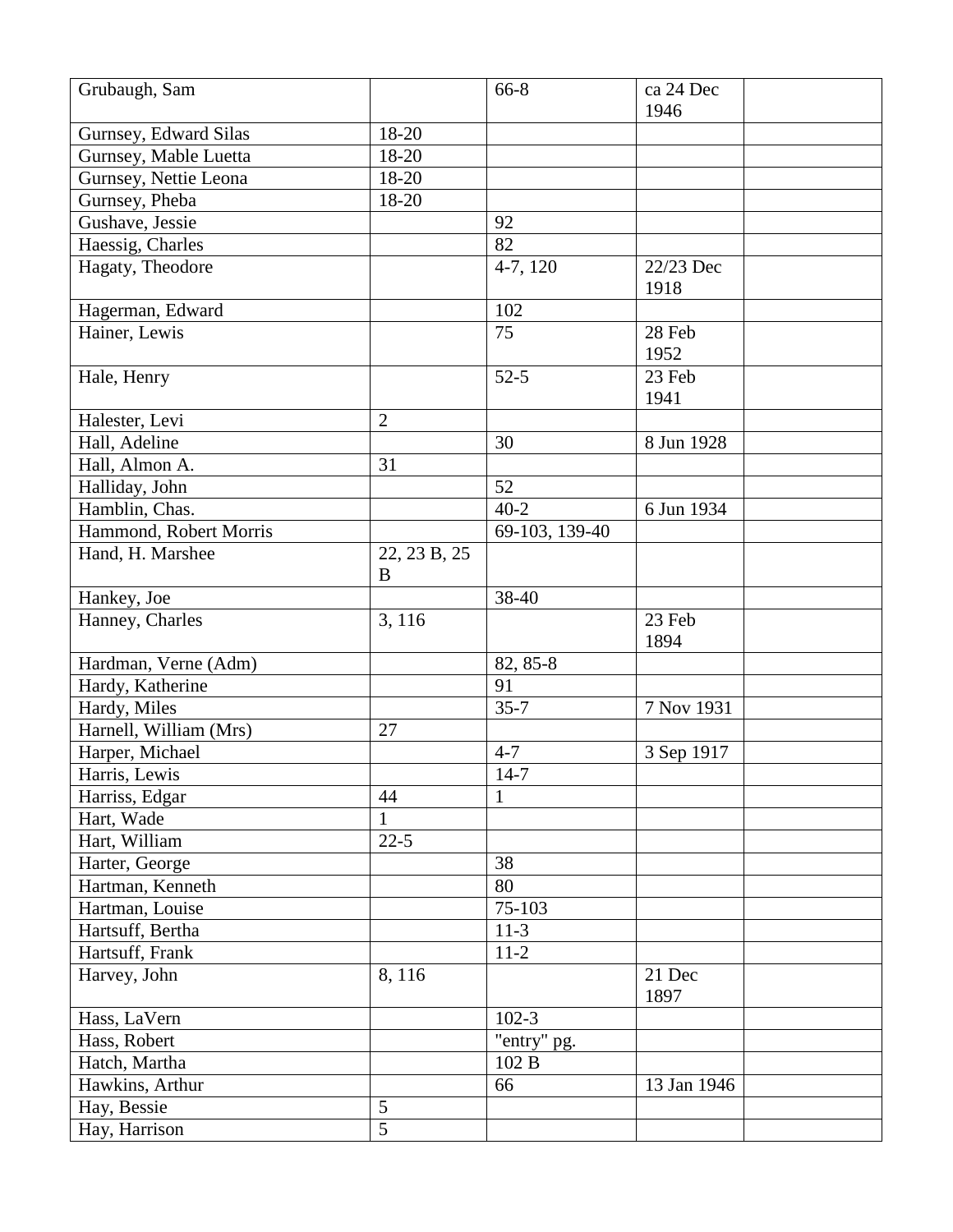| Hay, Lilly May                   | 5                       |                 |            |           |
|----------------------------------|-------------------------|-----------------|------------|-----------|
| Hay, Lucy                        | 1-19, 117               |                 | 2 Mar 1903 |           |
| Hay, Luella                      | 5                       |                 |            |           |
| Haye, Fred                       |                         | 44              | 28 May     |           |
|                                  |                         |                 | 1933       |           |
| Heath, Roy                       |                         | 68, 139         |            |           |
| Heckman, John J.                 |                         | $56-7$          | 7 Dec 1941 |           |
| Hempshed, John                   |                         | 90              |            |           |
| Hemstead, Franklin               |                         | 66              | 5 Jun 1946 |           |
| Herbert, Arthur                  |                         | 66              |            |           |
| Herder, Hebert/Herbert           |                         | 54-81, 140      |            |           |
| Hesse, Fred                      |                         | 140             |            |           |
| Hewit/Hewitt,_<br>(Mrs)          |                         | 13, 120         | 2 May 1920 |           |
| Hewit/Hewitt, Earl               | 38-43                   | $1-68, 77$      |            | 1920,1930 |
| Heyden/Heysen/Heyser/Hysor, Mary | 5, 9, 11-26,            |                 | 13 Sep     | 1900      |
|                                  | 117                     |                 | 1905       |           |
| Hickok, George                   | 22, 117                 |                 | 16 Sep     |           |
|                                  |                         |                 | 1904       |           |
| Hill, Bernard                    |                         | 85              |            |           |
| Hiller, Fred                     | $22 - 7$                |                 |            |           |
| Hintz, Herman                    |                         | $50-3$          |            |           |
| Hipp, Paul                       |                         | 67, 139         |            |           |
| Hoard, John (Mrs)                |                         | 28 B            |            |           |
| Hodge, David                     |                         | $4 - 23$        |            | 1920      |
| Hodge, Estella                   |                         | 13              |            |           |
| Holbrook, -                      |                         | 24              |            |           |
| Holbrook, French                 |                         | 91-103          |            |           |
| Holcomb, Nelson                  |                         | 94-97, 102-3    |            |           |
| Hoose, Elma                      | 118                     |                 | 8 Mar 1911 | 1900,1910 |
| Hotchkiss, Sarah Sophia          | 35                      |                 |            |           |
| Hovey, Thersa (Mrs)              |                         | 10B             |            |           |
| Hovse, Elma                      | $\overline{9}$ -36, 118 |                 | 8 Mar 1911 |           |
| Howard, Tom                      |                         | $21 - 3$        |            |           |
| Hower, Grant                     |                         | 71-5, 139 B-140 |            |           |
| Hower, Oliver                    |                         | 71-5, 139 B-140 | 18 Feb     |           |
|                                  |                         |                 | 1952       |           |
| Hoyt, Layfaette                  |                         | 36              |            |           |
| Hubard, Jess                     |                         | 64-74, 140      | 11 Oct     |           |
|                                  |                         |                 | 1950       |           |
| Huffman, Mary Belle              |                         | 56              |            |           |
| Hugulet, Rose                    |                         | $73 - 5$        |            |           |
| Hull, $-$ (Mrs)                  |                         | 54              |            |           |
| Hull, Mary/Myrtie                | 31, 35                  |                 |            |           |
| Hunt, George S.                  |                         | 53              | 22 Feb     |           |
|                                  |                         |                 | 1940       |           |
| Huot, Alfred                     |                         | 86-8            | 8 Jan 1964 |           |
| Hurt, Cora                       |                         | 79-81           | 13 Aug     |           |
|                                  |                         |                 | 1959       |           |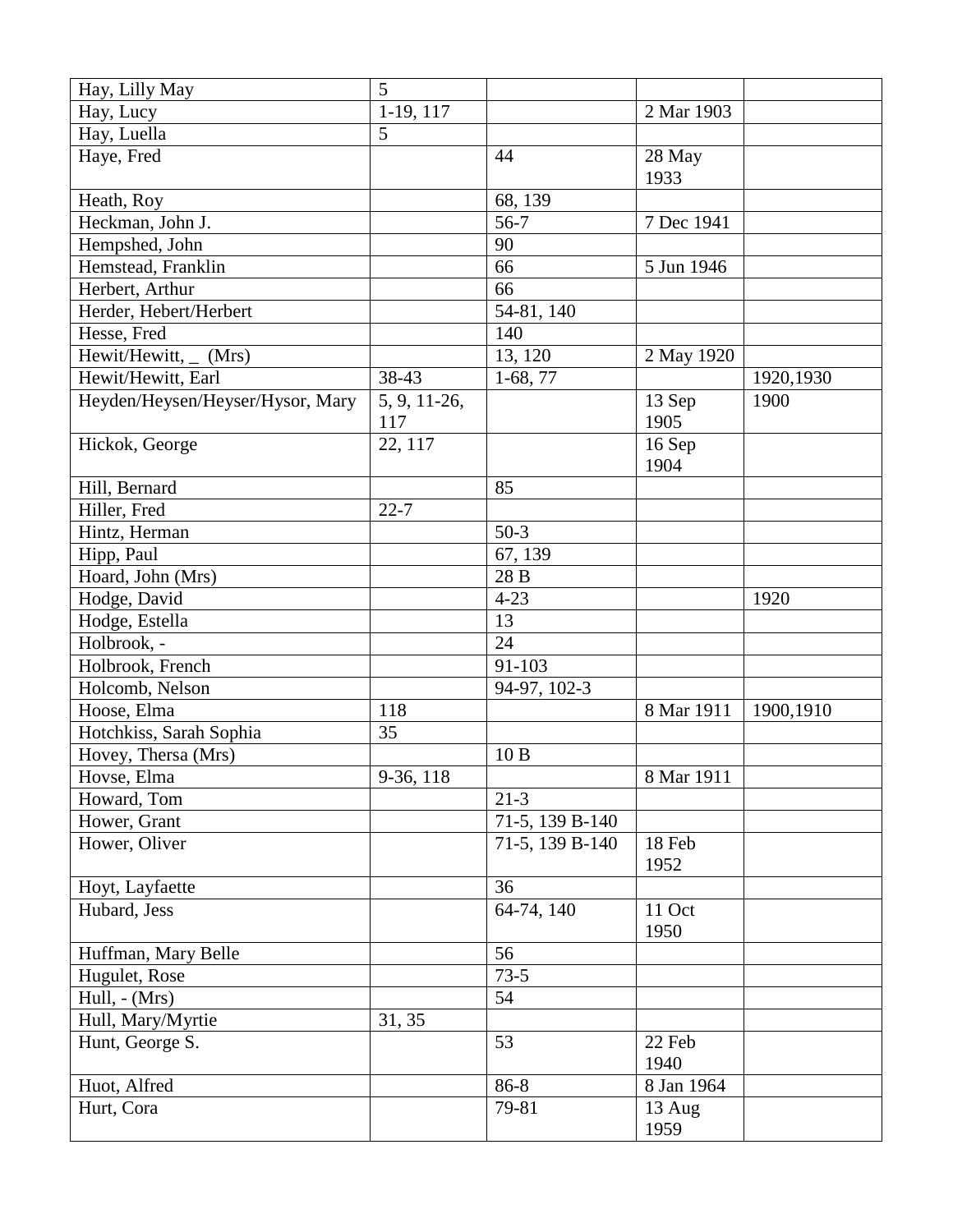| Hurt/Hunt, Edna              |                   | 79-102         |               |           |
|------------------------------|-------------------|----------------|---------------|-----------|
| Husted, Etta (Miss)          |                   | 38-48          | <b>18 Nov</b> |           |
|                              |                   |                | 1936          |           |
| Hutchins//Hutchinson, Philip |                   | 29-45          |               | 1930      |
| Hutchinson, Alex/Alexander   |                   | 69-74, 139-40  | 7 Mar 1951    |           |
| Ingersol, Roy/Ray            | 118               |                | 20 Jun        |           |
|                              |                   |                | 1910          |           |
| Ingersoll, Leron             | $32 - 4$          |                |               |           |
| Ingersoll, Sarah             | $32 - 6, 40 - 4,$ |                | 4 Apr 1914    |           |
|                              | 119               |                |               |           |
| Ireland, Clara               | $\overline{2}$    |                |               |           |
| Irish, William               |                   | 57             |               |           |
| Isaac, Leon                  |                   | 99             |               |           |
| Jackson, - (Mrs)             |                   | 85, 86 B, 87 B |               |           |
| James, Pearl                 |                   | 76,80          | 30 Jan 1959   |           |
| James, Ray                   |                   | 77 B           |               |           |
| James, Verney                |                   | 76, 80-1       |               |           |
| James, Warren                |                   | 77 B           |               |           |
| Jeffery, Solmon              |                   | 42             |               |           |
| Jenney/Jenne, Frank          | $40-3$            | $1-49$         |               | 1920,1930 |
| Jennie/, Mary                | 9,116             |                | 23 Feb        |           |
|                              |                   |                | 1898          |           |
| Jewel, Morrill               | $24 - 5$          |                |               |           |
| Jewell, Hellen               |                   | 2,4            |               |           |
| Johnson, Pauline (Servant)   |                   |                |               | 1930      |
| Jolly, Harriet               |                   | 71, 139 B, 140 |               |           |
| Jones, Francis               | 36                |                |               |           |
| Jones, Garvie                | 36                |                |               |           |
| Jones, Hazel                 | 36                |                |               |           |
| Jones, Jessie                | 36                |                |               |           |
| Jones, John                  | 28-43             | $1 - 7$        | 10 Feb        | 1910      |
|                              |                   |                | 1917          |           |
| Jones, Mary A.               | 28-31, 35-6,      | $2 - 25$       | 31 Dec        | 1910,1920 |
|                              | $40 - 4$          |                | 1925          |           |
| Jones, Orvil                 | 36                |                |               |           |
| Jontos, Joe                  |                   | 59             |               |           |
| Juller, George J.            | $24 - 5$          |                |               |           |
| Kalder, James                | $26 - 7$          |                |               |           |
| Kaley, Donald                |                   | $\overline{2}$ |               |           |
| Kamatorka, Mary              |                   | $36 - 8$       |               |           |
| Karep, John                  |                   | 54             |               |           |
| Karlson, Dale                |                   | 100            |               |           |
| Kaylor, George               | 33-43             | $1-81, 140$    |               | 1920      |
| Keck, Edward                 |                   | $14-9$         |               |           |
| Kelch, Elanore (Mrs)         |                   | 34             |               |           |
| Kelley/Kelly, John           | 15, 117           |                | 12 Mar        |           |
|                              |                   |                | 1901          |           |
| Kemp, E.A. (M/M) (guest)     | 134               |                |               |           |
|                              |                   |                |               |           |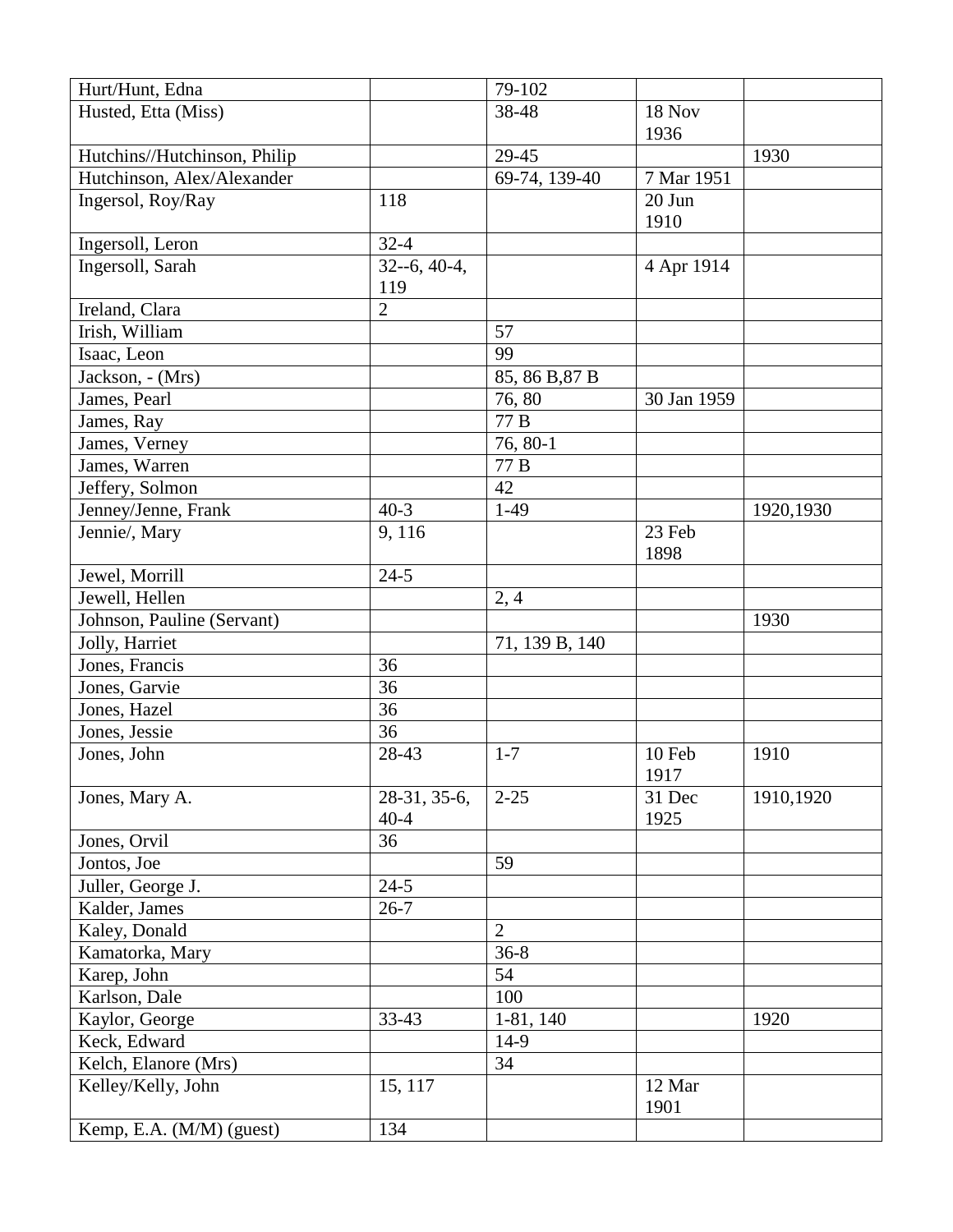| Kemp, Iva                         |                | $4 - 8$       | 10 Nov      |           |
|-----------------------------------|----------------|---------------|-------------|-----------|
|                                   |                |               | 1916        |           |
| Kenedy, William                   | 1, 20          |               |             |           |
| Kennedy, Mary                     | 9,116          |               | 29 Sep      |           |
|                                   |                |               | 1897        |           |
| Ketchum, William                  | $\overline{2}$ |               |             |           |
| Keyse/Kyes, Seymore               | 28-32          |               |             |           |
| Kimba/Kimballl, James             | 43             |               |             | 1910      |
| Kimbal/Kimball, Elizabeth         |                | $52 - 60$     | 22 Jun      |           |
|                                   |                |               | 1943        |           |
| Kimbal/Kimball, Walter            |                | 52-64         | 14 Jul 1945 |           |
| Kimball, John                     | $33 - 7$       |               |             |           |
| King, Frank                       | 17, 26-9, 38-  |               |             |           |
|                                   | 9              |               |             |           |
| King, George                      |                | 71, 139 B     |             |           |
| Kirby, Darwin                     |                | 66            |             |           |
| Kish, Mike                        |                | 48-55         | 19 Jan 1941 |           |
| Kissane (M/M) (guest)             | 134            |               |             |           |
| Klees/Kleese, Frederic/Frederick  |                | 73-6, 139 B   |             |           |
| Kletzlen, Charles                 |                | $80 - 1$      |             |           |
| Kloeckner, Lawrence               |                | 44            |             |           |
| Kloeckner, Ray R.                 |                | 42            | 14 Apr      |           |
|                                   |                |               | 1934        |           |
| Kloepfer/Koepfer, George          |                | 50            |             |           |
| Klotz, Jacob/Jake                 | $27-9$         | $11-2$        |             |           |
| Knapp, Alice                      |                | 13-34         | 2 Jul 1930  | 1920,1930 |
| Knapp, Feredrick/Fredrick/Fred P. | 33-4, 39, 118  |               | 2 Jun 1912  | 1910      |
| Knapp, Ida                        | 9              |               |             |           |
| Knapp, J.D.                       | $24 - 5$       |               |             |           |
| Knapp, Thomas Edw.                |                | 38-41         | 30 Mar      |           |
|                                   |                |               | 1934        |           |
| Knealand, B.                      |                | 2B            |             |           |
| Kneeland, Sarah (Mrs)             |                | $32 - 40$     | 17 Mar      | 1930      |
|                                   |                |               | 1933        |           |
| Knight, David                     | $30-1, 39-43$  | $1 - 7$       | 16 Dec      | 1910      |
|                                   |                |               | 1917        |           |
| Kohler, Orpha                     |                | 54            | $10$ Jun    |           |
|                                   |                |               | 1940        |           |
| Kolaski/Kosloski, Stanley         |                | 90            |             |           |
| Koltz, David                      |                | 54            |             |           |
| Kosht/Kotch, Marry/Mary           | 31             | 63-79, 139-40 | 23 Oct      |           |
|                                   |                |               | 1957        |           |
| Kozel, Sam                        |                | 100           | 13 Oct      |           |
|                                   |                |               | 1915        |           |
| Krepps, Darwin                    |                | 79-81, 85     | 12 Mar      |           |
|                                   |                |               | 1962        |           |
| Krepps, J.                        | 21 B           |               |             |           |
| Kuhnle, Charles                   |                | $40 - 55$     | 20 Jan 1941 |           |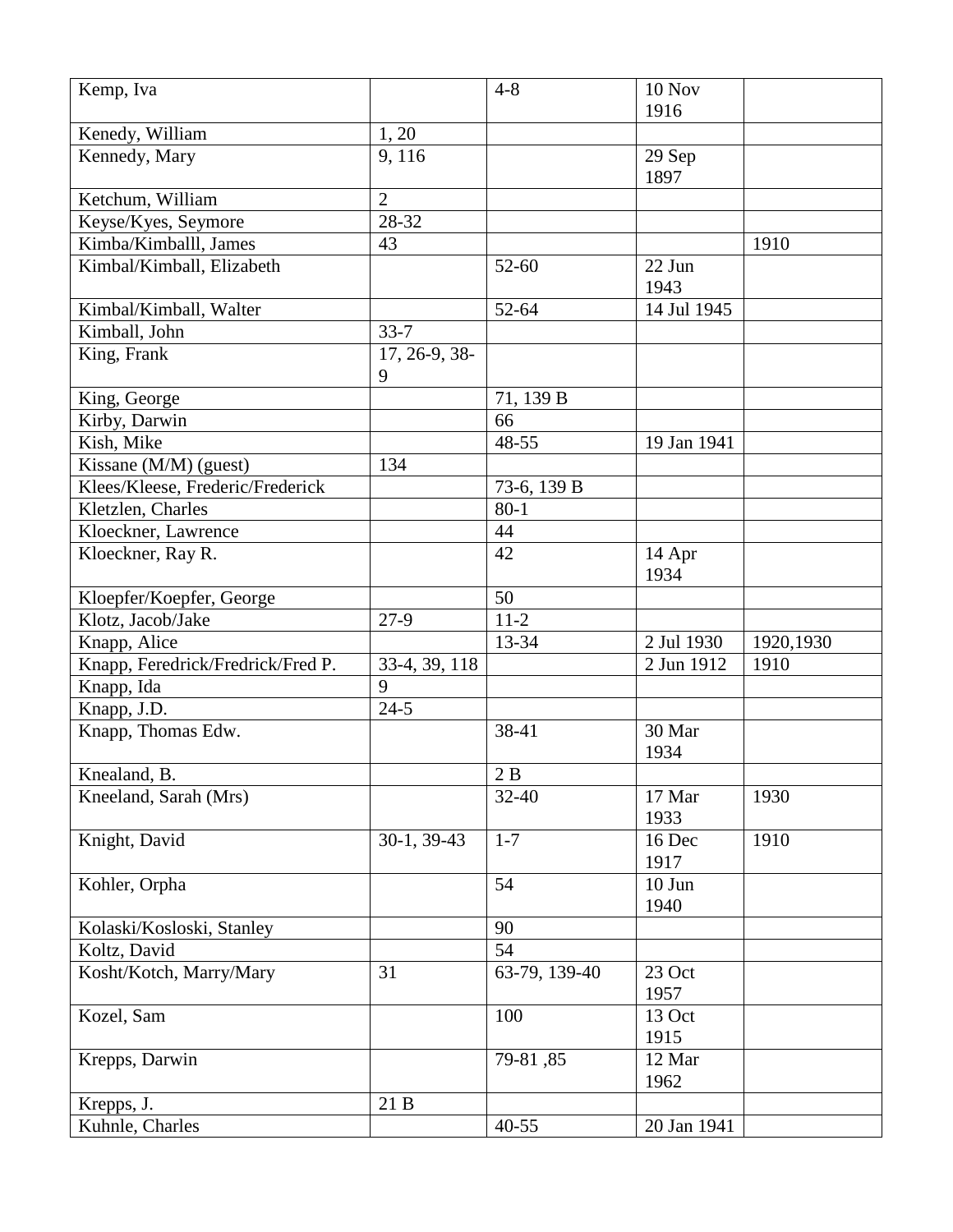| Kuliza/Kulaja, Joseph          |                | 71-6, 139 B  |             |           |
|--------------------------------|----------------|--------------|-------------|-----------|
| La---, Peter                   | 8              |              | 22 Apr      |           |
|                                |                |              | 1897        |           |
| Lafler, Charles                |                | 59-66        | 26 Apr      |           |
|                                |                |              | 1946        |           |
| Lake, Warren W.                |                | $44 - 7$     | 2 Jun 1937  |           |
| Lanch, Anna (Mrs)              |                | 38-54        | 19 Jan 1940 |           |
| Landars, Le                    |                | $\mathbf{1}$ | 13 Dec      |           |
|                                |                |              | 1914        |           |
| Langham, George                |                |              |             | 1930      |
| Langham, John                  |                | 21-41        | 19 Mar      |           |
|                                |                |              | 1934        |           |
| Langlois, Arthur               |                | 77           |             |           |
| Lansing, Peter                 |                | 14, 17       |             |           |
| Lapp, Stanley                  |                | 66,73        |             |           |
| Larkins, Amelia J,.            | $40 - 4$       |              |             |           |
| Larkins, Dannel (Mrs)          | 119            |              | 25 Aug      |           |
|                                |                |              | 1913        |           |
| Larkins, Dannel/Daniel         | 40-3, 119      |              | 5 Aug 1913  |           |
| Latimer, Matie                 | 31             |              |             |           |
| Laton/Layton, Henry            | 38-43, 119     |              | 25 Nov      |           |
|                                |                |              | 1913        |           |
| Lawrence, John                 | 15, 28-34      |              |             |           |
| Lawson, $- (Mr)$               |                | 99           |             |           |
| Lawson, - (Mrs)                |                | 99           |             |           |
| Layon/Leyon/Lyon, Theodore     | $3, 7 - 8$     |              |             |           |
| Layona, Mary                   |                | 139          |             |           |
| Layona, Romero                 |                | 139          |             |           |
| LeCourse, Stanley              |                | 102          |             |           |
| Leddick/Leeddick/Leddrick, Ira | $11, 14-5$     |              |             |           |
| Lee (Mrs)                      |                | 48           |             |           |
| Lee, Anna                      | $\mathbf{1}$   |              | 26 Jul 1894 |           |
| Lenox, Pearl                   | $\overline{2}$ |              |             |           |
| Leonard, James                 |                | 8, 11-2      |             |           |
| Leonard, Lucy                  | 3              |              |             |           |
| LePior, William                |                | 44           | 3 Sep 1935  |           |
| Leroy, Etta (Mrs Altan/Alto)   |                | 44-56        | 28 Dec      |           |
|                                |                |              | 1940        |           |
| Leroy, John                    |                | 36           | 26 Sep      |           |
|                                |                |              | 1931        |           |
| Lester, Claude R (son of head) |                |              |             | 1900,1910 |
| Lester, Edward R. (head)       |                |              |             | 1900,1910 |
| Lester, Maud T (wife of head)  |                |              |             | 1900,1910 |
| Lewis, Henry                   |                | 44           | $21$ Jun    |           |
|                                |                |              | 1935        |           |
| Lewis, Ola (Mrs)               |                | 54-60        |             |           |
|                                |                | 95           |             |           |
| Leyon, Diana                   |                |              |             |           |
| Like/Lyke, Alexander           | 1, 116         |              | 31 Mar      |           |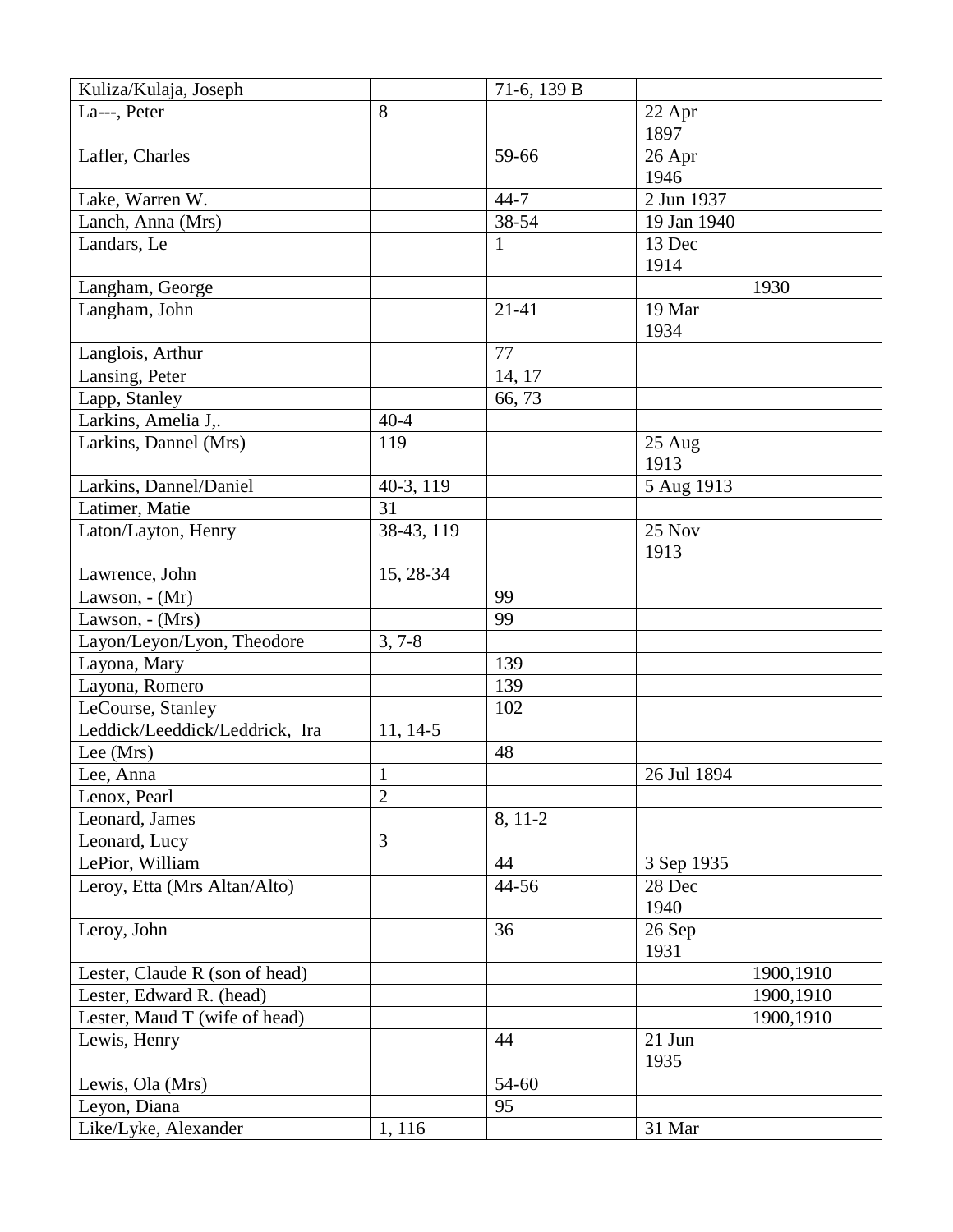|                          |                |                  | 1896        |             |
|--------------------------|----------------|------------------|-------------|-------------|
| Lind, Fred               |                | 75               |             |             |
| Linson, Alfred           |                | 55               | 26 Nov      |             |
|                          |                |                  | 1940        |             |
| Lisks, Rose (Mrs)        |                | $42 - 4$         |             |             |
| Liskum, Susan            |                | 94               |             |             |
| Longduff, Ella           | 5              |                  |             |             |
| Longduff, Frank          | 5              |                  |             |             |
| Longduff, George         | $\overline{5}$ |                  |             |             |
| Longduff, Johnie         | $\overline{5}$ |                  |             |             |
| Loomis, Albert           | $11-2$         |                  |             |             |
| Loving, R.H.             |                | 76               |             |             |
| Loving, Ralph            |                | $97 - 8$         |             |             |
| Lowrey, Joseph           | $\overline{2}$ |                  |             |             |
| Ludwick, Effie May       |                | 67               | 15 Jun      |             |
|                          |                |                  | 1946        |             |
| Lun, Maud                |                | 60 B             |             |             |
| Luscher, Harry           |                | 80               |             |             |
| Luse, Fred               |                | 71               |             |             |
| Lyke/Like, Alexander     | 116            |                  | 31 Mar      |             |
|                          |                |                  | 1896        |             |
| Lyon, John               |                | 33-43            | 26 Jul 1935 | 1930        |
| Lyons, Leon              | 8              |                  |             |             |
| Maconage, Clinton        |                | 88               |             |             |
| Maisty, Bidwell Napoleon |                | 48-51            |             |             |
| Mankey, August           |                | $92 - 5$         | 9 Feb 1970  |             |
| Mankey, William C.       |                | 62               |             |             |
| Manning, John            | $1-8$          | 12-7, 120        | 22 Apr      |             |
|                          |                |                  | 1922        |             |
| Mark, Louisa             | $1 - 36$       |                  | 5 Dec 1911  |             |
| Markham, Walter          |                | 71-3, 139 B, 140 |             |             |
| Marshall, Carrie         |                | $2-4, 11-3$      |             | 1920        |
| Marshall, E.S. (Mrs)     | 33,35          |                  |             |             |
| Marshall, Edd            | 43             | $1 - 3$          | 23 Jun      |             |
|                          |                |                  | 1916        |             |
| Marshall, John           | $1, 6-8, 11-$  |                  | 4 Oct 1910  | 1900,1910   |
|                          | 37, 118        |                  |             |             |
| Martin, Alfred           |                | $93 - 4$         |             |             |
| Martin, Charles          |                | 97               |             |             |
| Martin, Frank            |                | 29-43            |             | 1930        |
| Martyn, George           | 29, 118        |                  | 20 May      |             |
|                          |                |                  | 1908        |             |
| Mashburn, Mickey         |                | $102 - 3$        |             |             |
| Maurer, Merle            |                | 96-103           |             |             |
| Mazo, Charles            |                | $31 - 3$         |             |             |
| McBride, George          |                | 54-5, 75         |             |             |
| McCloud, George          |                | $26-9$           | 12 Jan 1928 |             |
| McCollum/McColum,        | $3, 9-44$      | 2-81, 85-6, 140  |             | 1900 - 1930 |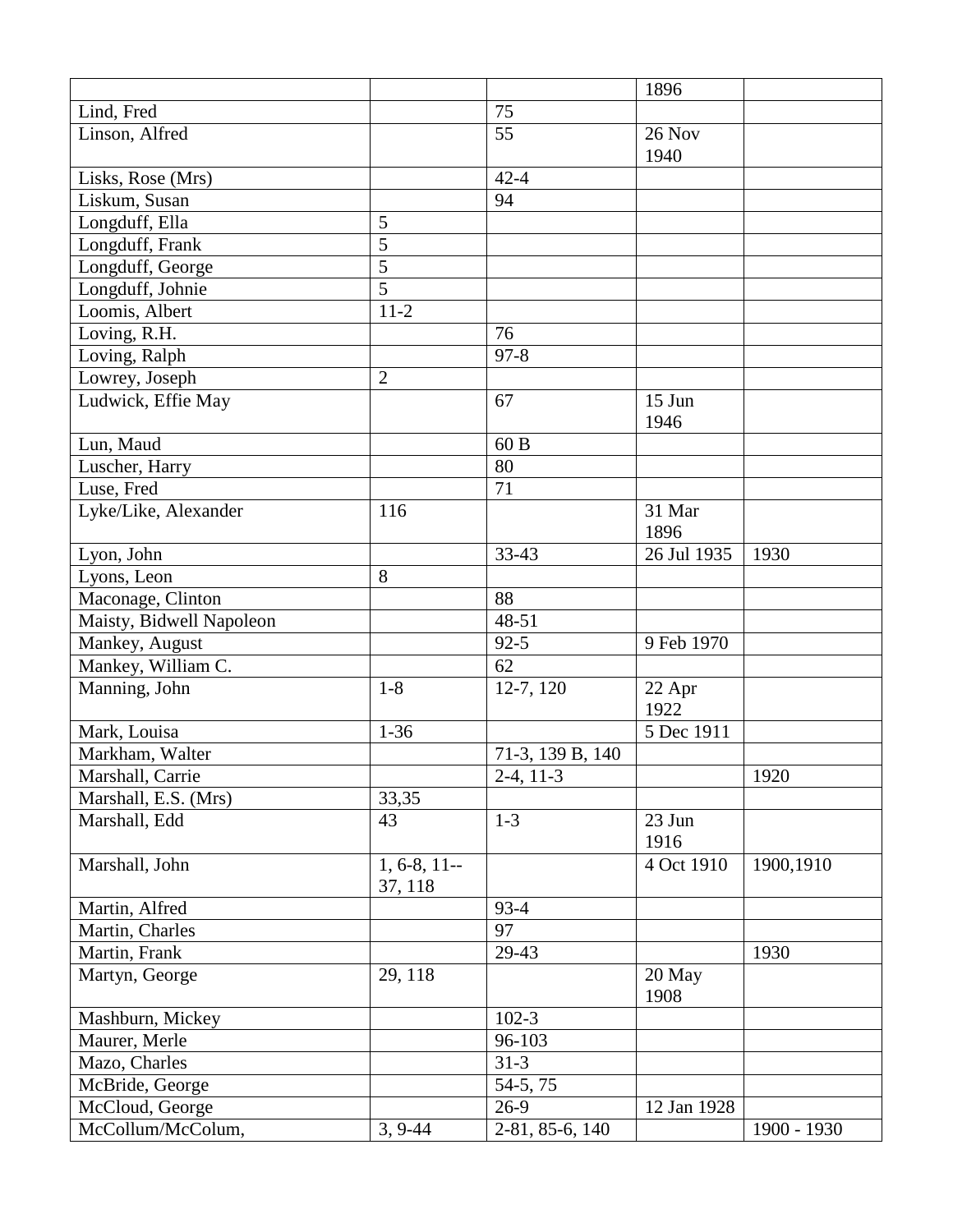| Lilian/Lillian/Lillie          |              |              |               |            |
|--------------------------------|--------------|--------------|---------------|------------|
| McGinsler, Mary                | 36           |              | 26 Oct        |            |
|                                |              |              | 1910          |            |
| McGonigal, Peter               |              | 48, 64       | 23 Mar        |            |
|                                |              |              | 1945          |            |
| McGraw, Lucinda                |              | $2 - 18$     | 16 Apr        | 1920       |
|                                |              |              | 1923          |            |
| McHenry, John                  | 18, 20, 26   |              |               |            |
| McKee, Nick/Mike (aka Baldrich |              | 66, 74, 140  | 19 Jun        |            |
|                                |              |              | 1951          |            |
| McKenna, Merl                  |              | $85 - 7$     |               |            |
| McLaughin, Albert              | 8            |              |               |            |
| McMaster, John                 |              | $33-6$       | 17 Jul 1931   |            |
| McMaster, Robert               |              | 40-59        | 17 Feb        |            |
|                                |              |              | 1943          |            |
| McMonagle, Clinton             |              | $90-1$       |               |            |
| McMonegal, June                |              | 88           |               |            |
| McMurphy, Mary                 | 1, 9, 116    |              | 1 Aug 1897    |            |
| McNich, Creighton              |              | 69           |               |            |
| McNich/McNinch,                |              | 69, 88, 139  | 23 Dec        |            |
| Craighton/Creighton            |              |              | 1965          |            |
| Messer, Morace/Morice/Morris   | 35-6, 118    |              | 6 Dec 1910    | 1910       |
| Miater, J.W.                   |              | $26 - 8$     |               |            |
| Miklas/Mikler/Miklos, John     |              | 69, 77, 139  |               |            |
|                                |              |              |               |            |
| Miller, Frank (of Eagle)       | 24-43        | $5 - 24$     | <b>19 Nov</b> | 1910, 1920 |
|                                |              |              | 1925          |            |
| Miller, Frank (of Olive)       |              | 19           |               |            |
| Miller, William                |              | $21 - 62$    | 12 Jun        | 1930       |
|                                |              |              | 1944          |            |
| Mills, John W.                 |              | $75 - 7$     | 21 Jul 1954   |            |
| Miner, Joseph                  | $\mathbf{1}$ |              | 26 Nov        |            |
|                                |              |              | 1890          |            |
| Monroe, Hannah                 |              | $13-6, 25-7$ | 29 Jun        | 1920       |
|                                |              |              | 1927          |            |
| Monroe, Walter                 |              | 64-76, 140   |               |            |
| Monto, Leander                 |              | 99-100       |               |            |
| Moore, Benjamin                | $2 - 3$      |              |               |            |
| Moore, Giles                   |              | $21 - 3$     |               |            |
| Moore, Volney                  |              | $90-9$       |               |            |
| Mootz, Henry                   | 42           |              |               |            |
| More, Steven                   |              | 52           |               |            |
| Morgan, Ike                    |              | 64           | 20 Oct        |            |
|                                |              |              | 1945          |            |
| Morrill, Jewell                | 24           |              |               |            |
| Morris/Morriss, Niles/Myles    |              | $33 - 55$    | 17 Jan 1941   | 1930       |
| Morrisen, Isaac/Isac           | 2, 5, 8      |              | 14 Nov        |            |
| Morrow, Byron J.               | $1 - 2$      |              | 1898          |            |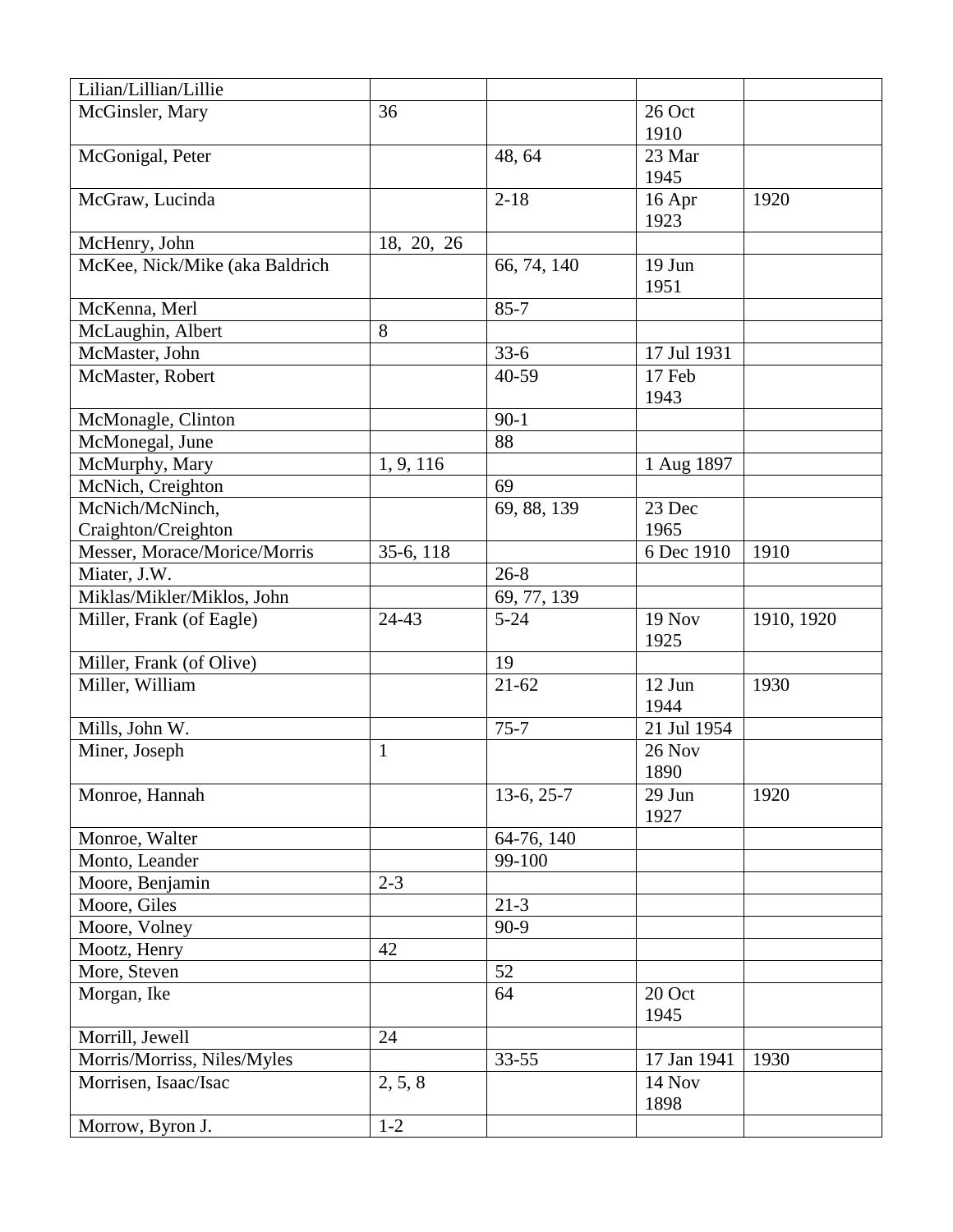| Morrow, Nellie            | $\overline{2}$ |                |                          |           |
|---------------------------|----------------|----------------|--------------------------|-----------|
| Morse, George W.          |                | 55-9           | 7 Jan 1933               |           |
| Mosier, Cyrus             |                | $21 - 3$       |                          |           |
| Mosse, Ella               | 3              |                |                          |           |
| Mudge, Henry C.           |                | $2 - 3$        |                          |           |
| Mudge, Herbert            |                | $64-6$         | 8 Jun 1946               |           |
| Munger, Ella May          |                | 77             |                          |           |
| Munroe, Munson            |                | 33             | $\overline{10}$ Jul 1930 | 1930      |
| Munroe, Noah              |                | $91 - 2$       |                          |           |
| Murphy, Lawrence          | 20             |                |                          |           |
| Murry/Murray, Rosemary    |                | $50-2$         |                          |           |
| Muse, Blanche             | $\mathbf{1}$   |                |                          |           |
| Myers, James H.           | 1, 21, 117     |                | 20 Dec                   |           |
|                           |                |                | 1903                     |           |
| Neal, John T.             | 8, 11-9, 117   |                | 13 Apr                   | 1900      |
|                           |                |                | 1903                     |           |
| Nelson, Sidney            |                | 77-81, 85      |                          |           |
| Newman, Albert            |                | 19             |                          |           |
| Nicholas/Nickolas, Albert | 18-43          | $1 - 19$       |                          | 1910,1920 |
| Night $(Mr)$              | $22*$          |                | 4 Sep 1903               |           |
| Nilkinson, Thelma         |                | 139 B          |                          |           |
| North, George             |                | 14-21, 120     | 4 Apr 1924               |           |
| Ochis, Peter              |                | 69-76, 139-40  |                          |           |
| Ocobock, Mary (Mrs)       |                | $13 - 25$      | 17 Jan 1926              |           |
| O'Neil, Jack              |                | $11-2$         |                          |           |
| Ordway, Frank             |                | 54,76          |                          |           |
| Osborn, Thomas            | 22             |                |                          |           |
| Owen, Charles             | 5              |                |                          |           |
| Padget, Nora              |                | 69, 139        | 8 Feb 1948               |           |
| Palmer, Berton/Bertton    |                | 46-68          | 27 Jun                   |           |
|                           |                |                | 1947                     |           |
| Palmer, John              | $\mathbf{1}$   |                |                          |           |
| Parker, Charles           |                | 38-66          | 19 Jun                   |           |
|                           |                |                | 1946                     |           |
| Parker, Edna              |                | 60             |                          |           |
| Parker, J.D.              |                | 38             | 22 Aug                   |           |
|                           |                |                | 1932                     |           |
| Parker, Rose              | 7              |                |                          |           |
| Parker, Warren            | $\overline{7}$ |                |                          |           |
| Parks, Harvey             |                | 19-24          | 5 Jan 1924               |           |
| Parsons, William          |                | 64             | 16 Dec                   |           |
|                           |                |                | 1945                     |           |
| Pavelia, Mary/Maricha     |                | 69-103, 139-40 |                          |           |
| Pearl, James              |                | $77-9$         |                          |           |
| Peltier, Garfield         |                | 59             | 4 Mar 1943               |           |
| Pennington, Charles       |                | 48             |                          |           |
| Perise, Alvin             |                | 77             |                          |           |
| Perry, John C.            |                | $46 - 53$      | 10 Jul 1940              |           |
|                           |                |                |                          |           |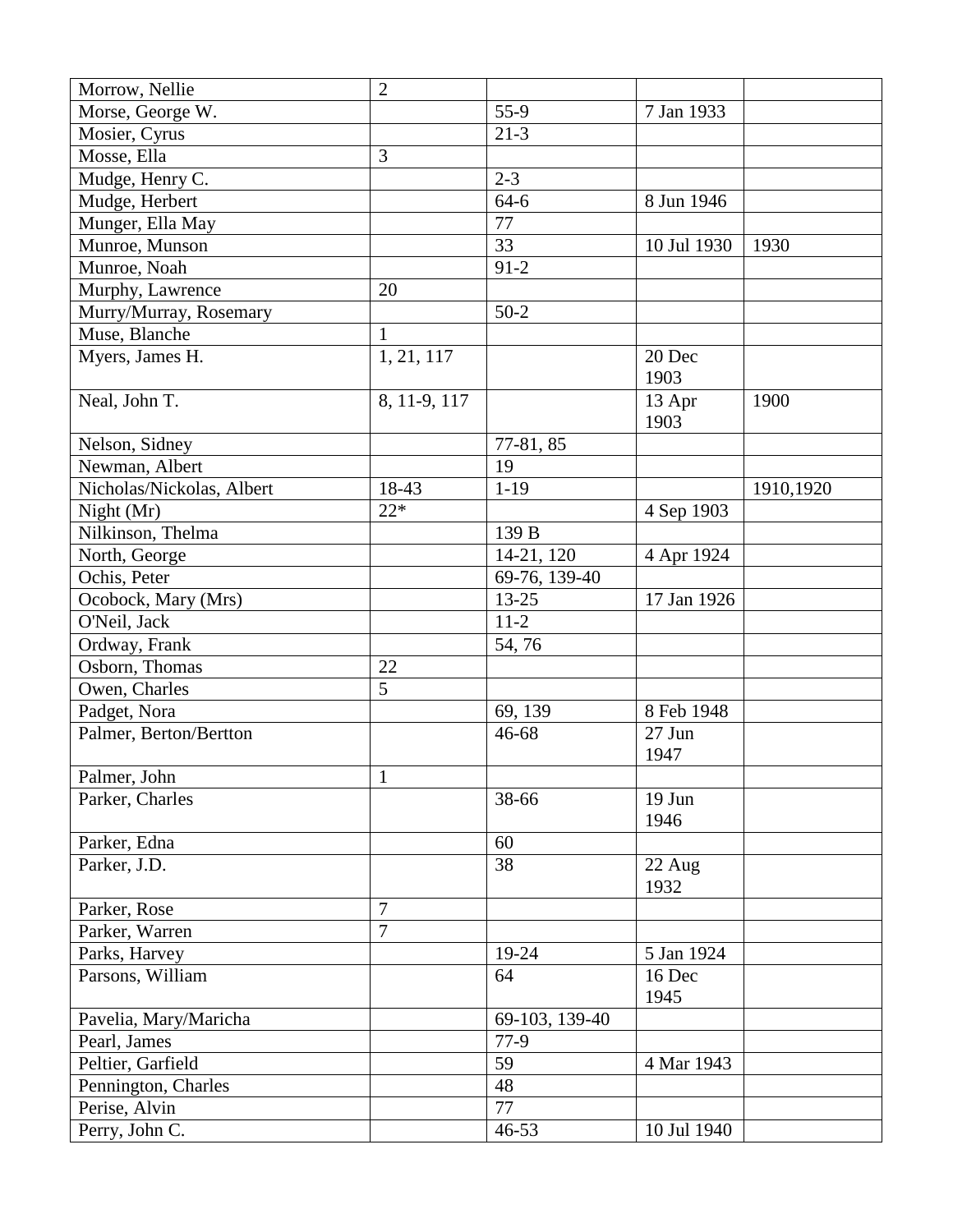| Perry, Ray                |              | 100              |             |      |
|---------------------------|--------------|------------------|-------------|------|
| Peters, Lois              |              | 52-63            | 20 Feb      |      |
|                           |              |                  | 1944        |      |
| Petter, Frank             |              | 59               |             |      |
| Pettigrew, G.T. (Adm)     |              | $64 - 5$         |             |      |
| Phelps, Horace            | 1, 116       |                  | 9 Feb 1892  |      |
| Phelps, Oscar             |              | 71-2, 139 B, 140 |             |      |
| Phelps, Phebe J.          | $\mathbf{1}$ |                  |             |      |
| Philips, Edith            | $2 - 3$      |                  |             |      |
| Phits/Pitts, Jacob        | 39, 118      |                  | 18 Aug      |      |
|                           |              |                  | 1911        |      |
| Phyellaire, Lorenzo       |              | 6-7, 10-2, 120   | 19 Dec      |      |
|                           |              |                  | 1919        |      |
| Pickard/Picard, Frank     |              | 57-77, 140       | 17 Dec      |      |
|                           |              |                  | 1955        |      |
| Pier, Gordon              |              | $100-3$          |             |      |
| Pierce, Jack              |              | 69, 139          |             |      |
| Pierce, Merlin            |              | $102 - 3$        |             |      |
| Pierson/Peerson, Celestia | $3, 9-26$    |                  |             | 1900 |
| Pike, Rhoda               |              | 25               | 9 Jul 1926  |      |
| Plonba, Lawrence          |              | 98               |             |      |
| Plunkett, Thomas J.       |              | $75 - 6$         |             |      |
| Plunkitt, John            | $20-9$       |                  |             |      |
| Pondik, Peter             |              | 77               |             |      |
|                           |              |                  | 6 Dec 1893  |      |
| Potes, Sarah              | 3, 116       |                  |             |      |
| Pouch, Edna D. (guest)    | 134          | 97               |             |      |
| Povolki, John             |              |                  |             |      |
| Powers, John              |              | 99               |             |      |
| Powers, Ruben             | 15           |                  |             |      |
| Pratt, H.L.               |              | 38-49            | 7 Dec 1937  |      |
| Pray/Prey, Neva           |              | 52-79, 140       | 16 Oct      |      |
|                           |              |                  | 1959        |      |
| Prentice, William H.      |              | 56-9             | 11 Jan 1943 |      |
| Preston, Delos            | 12           |                  |             |      |
| Price, Bertha             |              | 58-65            | 8 Apr 1945  |      |
| Price, George             | 44           |                  |             |      |
| Price, James              | 36, 118      |                  | 1 Sep 1910  |      |
| Pultorak, John            |              | 57-9             |             |      |
| Randall, Frank            |              | 54               |             |      |
| Rawley, Frank             |              | 62               |             |      |
| Rawson, Charles           |              | 38               |             |      |
| Rawson, Tressa (Mrs)      |              | 38-54            |             |      |
| Reed, Jason               |              | $64 - 8$         | 13 Apr      |      |
|                           |              |                  | 1947        |      |
| Reiga, John               | 16           |                  |             |      |
| Remster, E. (Mrs) (guest) | 134          |                  |             |      |
| Remus, Rex/Max Hugo       |              | 54-9             | 2 Oct 1942  |      |
| Rew, Herman               | 2-8, 116     |                  | 21 Jan 1897 |      |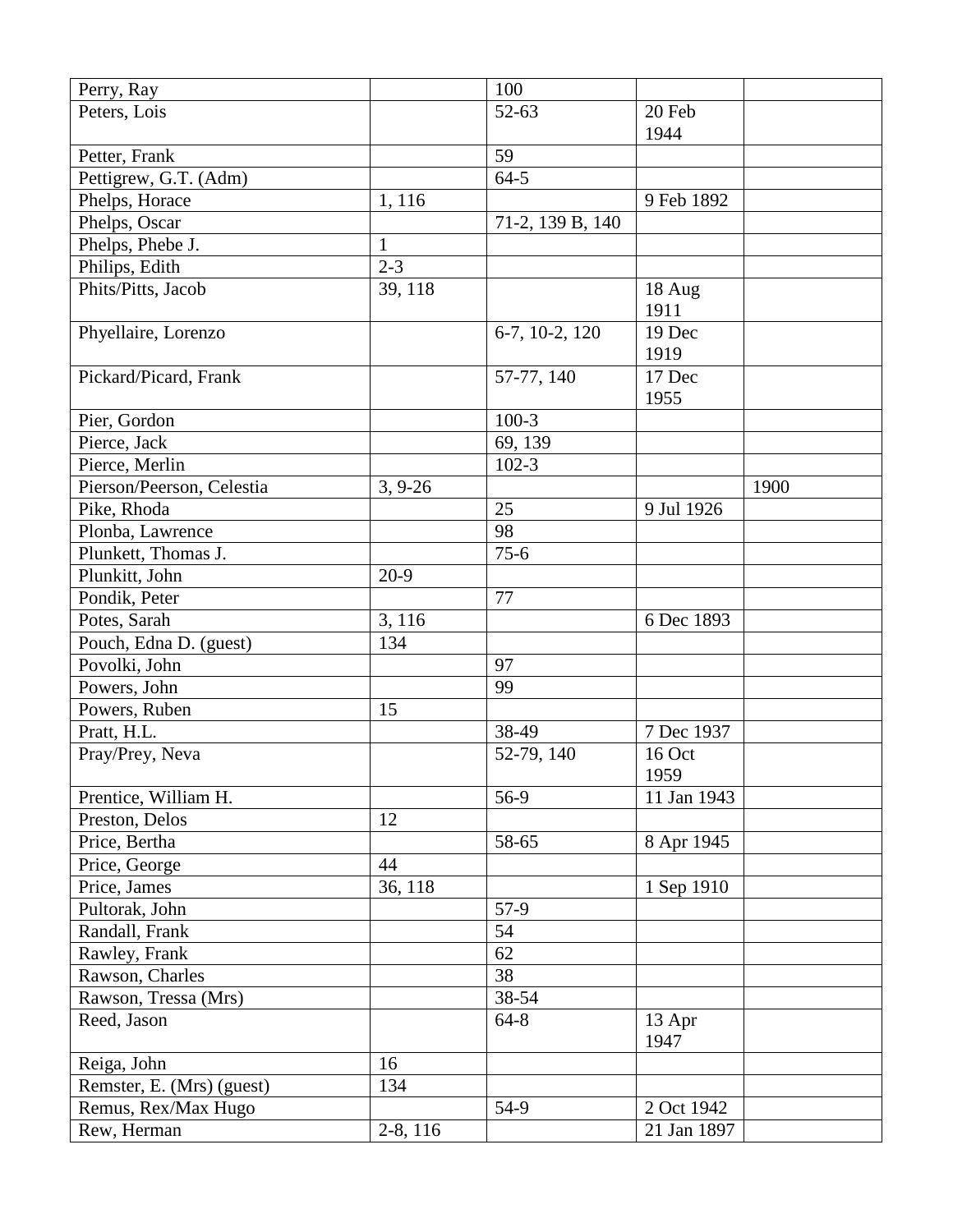| Reyes, Esperanzo          |              | 69, 139    |             |           |
|---------------------------|--------------|------------|-------------|-----------|
| Reyes, Mary Layona        |              | 69         |             |           |
| Reyes, Romero             |              | 69         |             |           |
| Rice, Bert/Burt           |              | 36-47      |             |           |
| Rice, Clarasa/Clarissa    |              | $15-8$     |             |           |
| Rice, George              |              | 14-9, 120  | 5 Feb 1923  |           |
| Rice, George (Mrs)        |              | $15-6$     |             |           |
| Richards, William         |              | 10B        |             |           |
| Richmond, Orville         |              | 57         |             |           |
| Right, Fred               | 117          |            | 4 Sep 1903  |           |
| Risley, Warren            |              | $35 -$     |             |           |
| Roberts, Hosea            |              | 57         |             |           |
| Robertson, Nina           |              | 62 B       |             |           |
| Robinson, Nancy           | 17           |            |             |           |
| Rochol, John              |              | $50-5$     |             |           |
| Rockwell, Anna E.         | $18-24, 117$ |            | 26 Mar      |           |
|                           |              |            | 1905        |           |
| Rockwell, W.H.            |              | 36         | 5 Aug 1931  |           |
| Rodgers, James            | 2, 8         |            |             |           |
| Rodgers/Roger, Frank A.   | 37, 118      |            | 8 Apr 1911  |           |
| Rodgers/Rudgers, William  |              | $8 - 51$   |             | 1920,1930 |
| Rogers, Fred              |              | $2 - 3$    | 20 Oct      |           |
|                           |              |            | 1915        |           |
| Ropal, Andy               |              | $52-3$     |             |           |
| Rossow, Charles           |              | $36-9$     | 14 Dec      |           |
|                           |              |            | 1932        |           |
| Rossow, Ida               |              | $56 - 8$   |             |           |
| Rossow, Tressa (Mrs)      |              | 40         |             |           |
| Runyon, William           | 3            |            |             |           |
| Russell, Ephram           |              | 56-61      |             |           |
| Ryan, John                | 8-12, 117    |            | 23 Jun      | 1900      |
|                           |              |            | 1900        |           |
| Ryerson, Edd              |              | 24         |             |           |
| Sage, George              |              | 6-7, 12-39 | 19 Jun      | 1930      |
|                           |              |            | 1933        |           |
| Sage, Oscar               |              | 82         |             |           |
| Sali, Frank               |              | $25 - 7$   | 5 Mar 1954  |           |
| Salker, Marvin            |              | $94-6$     | 16 May      |           |
|                           |              |            | 1971        |           |
| Salsbery/Salsbury, Thomas | 33-4, 118    |            | 13 Jan 1910 |           |
| Saminion, Peter           | 1,116        |            | 22 Apr      |           |
|                           |              |            | 1897        |           |
| Sanders, -?-              |              | 139        |             |           |
| Sanders, William          |              | 69         |             |           |
| Sanford, (child)          |              | 96         |             |           |
| Sanford, - (Mrs)          |              | 96         |             |           |
| Sanford, A.J.             |              | 24         | 5 Mar 1926  |           |
| Sankes/Sanhes, - (child)  |              | 99         |             |           |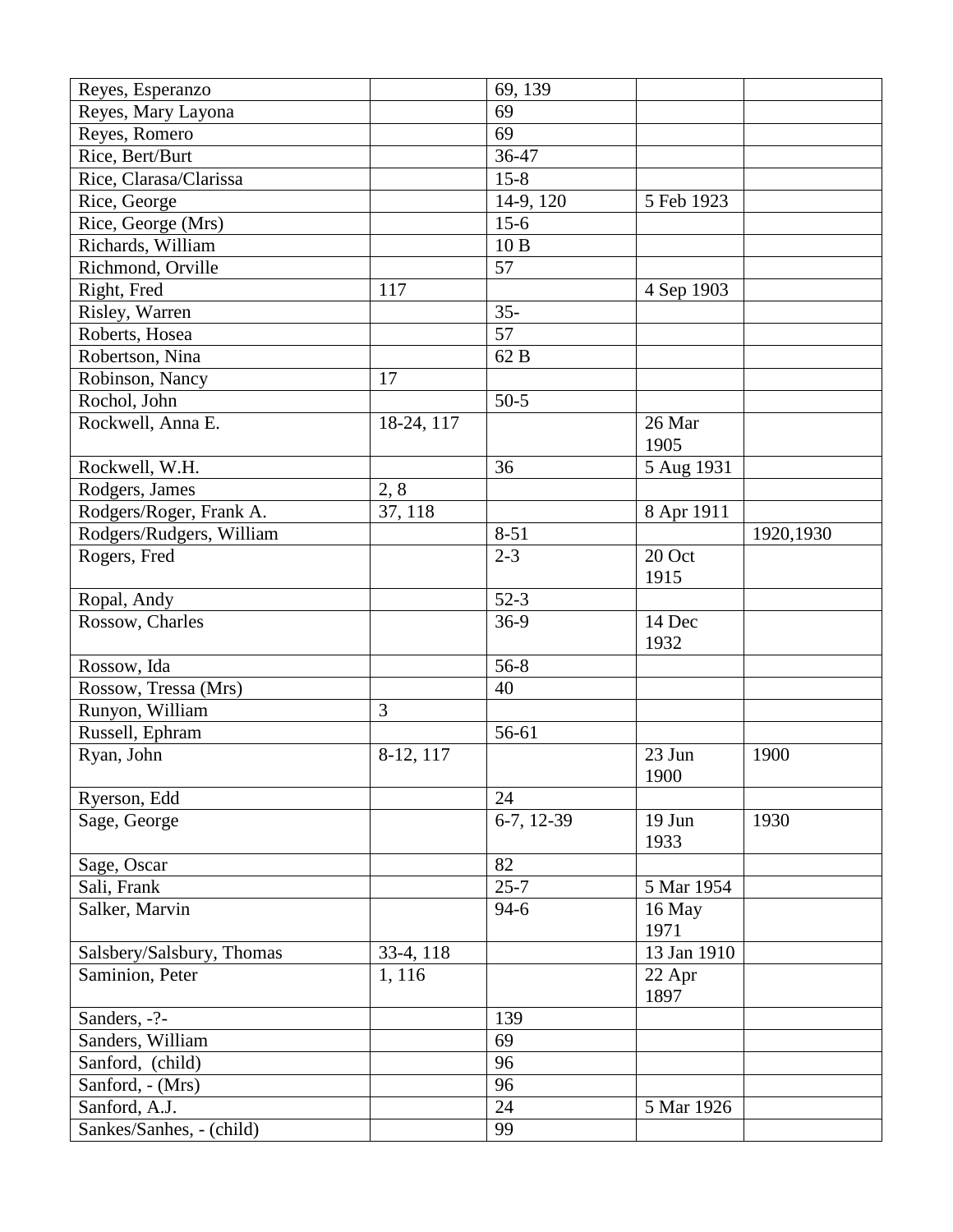| Sankes/Sanhes, Olga              |                | 99       |            |      |
|----------------------------------|----------------|----------|------------|------|
| Savage, Joe                      |                | 35-49    | 7 Feb 1937 |      |
| Saxton, Alvin                    |                | 40       |            |      |
| Scadin, William                  |                | $35-9$   | 29 Apr     |      |
|                                  |                |          | 1933       |      |
| Scarbrough, Daniel               |                | $50-7$   | 28 Feb     |      |
|                                  |                |          | 1942       |      |
| Schaffer, Matt/Mathias           |                | 87-92    | 18 Nov     |      |
|                                  |                |          | 1968       |      |
| Schmitz, Joseph                  |                | 79-80    | 20 Sep     |      |
|                                  |                |          | 1958       |      |
| Schultz, Clarence                |                | 102      |            |      |
| Schultz/Shultz, Elward/Eldred    |                | 92-97    |            |      |
| Schultz/Shultz, Orville          |                | 92-97    |            |      |
| Schwab, Anthony                  | 28, 118        |          | 21 Mar     |      |
|                                  |                |          | 1907       |      |
| Scott, Ida M. (servant)          |                |          |            | 1910 |
| Scott, Jennie                    |                | $2 - 18$ | 14 Feb     | 1920 |
|                                  |                |          | 1923       |      |
| Scott, John H.                   |                | $2 - 7$  | 25 Nov     |      |
|                                  |                |          | 1917       |      |
| Scott/Skutt Howard               |                | 85-102   | 26 Jun     |      |
|                                  |                |          | 1976       |      |
| Secrist, Esther D. (Adm)         |                | 73       |            |      |
| Secrist, William (Adm)           |                | 68       |            |      |
| Seddick, Ira                     | 10             |          |            |      |
| Seeley, Grace                    | $22 - 4$       |          |            |      |
| Seely, Grace B. (servant)        |                |          |            | 1910 |
| Seibert/Siebert, Herbert         |                | $91 - 4$ |            |      |
| Seifert, George                  | $\overline{2}$ | $40-1$   | 11 May     |      |
|                                  |                |          | 1934       |      |
| Seifert, John                    | $\mathfrak{Z}$ | 29       |            |      |
| Seifert, Rose                    | $\mathbf{1}$   |          |            |      |
| Seifert, Valentine               | $1-5$          |          |            |      |
| Seigert, Carl                    |                | 40       |            |      |
| Semmons, Betsy                   | 9              |          |            |      |
| Serviss, Alma (Mo of Adm)        |                |          |            | 1930 |
| Serviss, Caddie (Wife of Adm)    |                |          |            | 1930 |
| Serviss, George (Adm)            |                | 10       |            | 1930 |
| Serviss, Marguerite (Dau of Adm) |                |          |            | 1930 |
| Sevrey, Adelbert                 |                | $12-9$   |            |      |
| Sharp, William                   |                | 52       | 3 Dec 1938 |      |
| Shaver, Addie (Mrs)              |                | 34       | 8 Jul 1930 |      |
| Sheldon, William                 |                | 99       |            |      |
| Shelters, Jay                    | $24 - 7$       |          |            |      |
| Sheotz, George                   | 17             |          |            |      |
| Shepard, Haddie                  | $2 - 3$        |          |            |      |
| Sherwood, Etta (Mrs)             |                | 40       |            |      |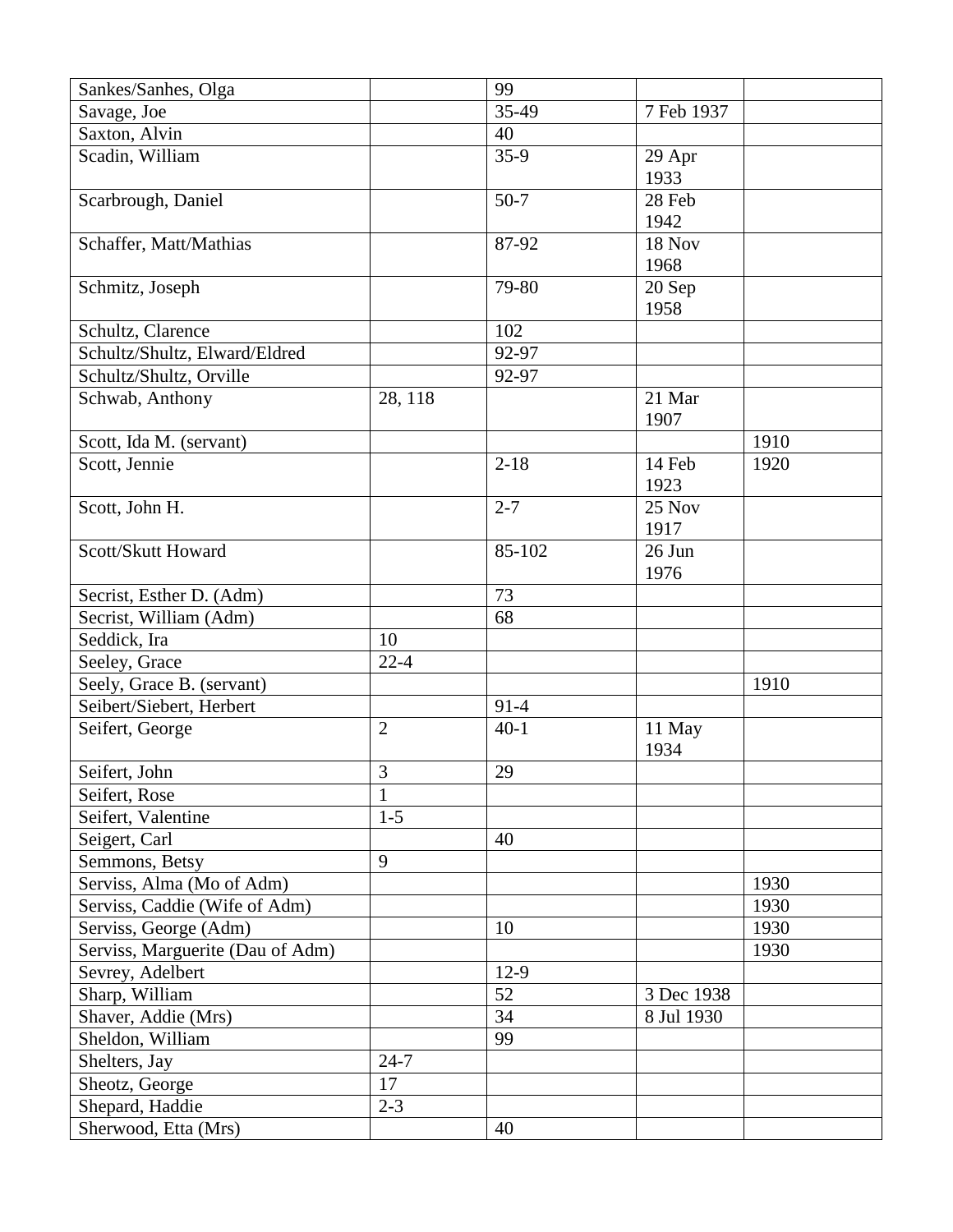| Sherwood, Grant               |            | 66            | 31 May     |           |
|-------------------------------|------------|---------------|------------|-----------|
|                               |            |               | 1946       |           |
| Sheyse/Shupe/Shuppe, Clifford |            | $81 - 5$      | 14 Nov     |           |
|                               |            |               | 1962       |           |
| Shirts, Del                   |            | 33            | 29 Nov     |           |
|                               |            |               | 1929       |           |
| Shuler, John J.               | 29-41, 119 |               | 21 May     |           |
|                               |            |               | 1913       |           |
| Shullers, George J.           | 27         |               |            |           |
| Shulters, Fred                |            | 64            | 2 Apr 1945 |           |
| Shurman, Issac                | $24 - 5$   |               |            |           |
| Simmons, Betsy                | 5          |               |            |           |
| Simons, Luna                  | 3, 116     |               | 10 Mar     |           |
|                               |            |               | 1894       |           |
| Simpson/Simson, David         | 8,116      |               | 4 Jan 1898 |           |
| Skarrett, William             |            | $33 - 53$     | 11 Jun     | 1930      |
|                               |            |               | 1940       |           |
| Sly, George                   |            | 54            |            |           |
| Smalley/Smiley, John J.       |            | $36-43$       |            | 1910      |
| Smedley, William              |            | 98-102        | 10 May     |           |
|                               |            |               | 1976       |           |
| Smith, Edward J.              |            | 57,62         | $10$ Jun   |           |
|                               |            |               | 1944       |           |
| Smith, Frank                  |            | 19            |            |           |
| Smith, Ira O.                 |            | 64            | 12 Feb     |           |
|                               |            |               | 1945       |           |
| Smith, Jane                   |            | $6 - 22$      | 26 May     |           |
|                               |            |               | 1925       |           |
| Smith, Jane/Jennie            |            | 139-41        |            |           |
| Smith, Jennie                 |            | 69            | 1 Nov 1937 |           |
| Smith, Jethro                 |            | 24-39         | 7 Nov 1932 | 1930      |
| Smith, John S.                | 44, 119    | $1 - 3$       | 24 Sep     |           |
|                               |            |               | 1915       |           |
| Smith, Mary Jane              |            | $6-87, 140-1$ |            | 1920,1930 |
| Smith, Porter                 |            | 46            |            |           |
| Smith, Radmund                | 3          |               |            |           |
| Smith, Toney/Tony             |            | 14-9.120      | 21 Oct     |           |
|                               |            |               | 1922       |           |
| Smith, W.H./C.H.              | $22-3$     |               |            |           |
| Smitzer, John                 | 15, 117    |               | 15 Mar     |           |
|                               |            |               | 1901       |           |
| Snitgen, Abbie (Mrs) (guest)  | 134        |               |            |           |
| Snitgen, William              |            | 75            | 26 Apr     |           |
|                               |            |               | 1951       |           |
| Snyder, Clayton               |            | $91-3$        |            |           |
| Snyder, Fay                   |            | 81, 85-7      | 24 Jun     |           |
|                               |            |               | 1964       |           |
| Solmon/Solomon, Jeffery       |            | $42 - 5$      | 3 Mar 1936 |           |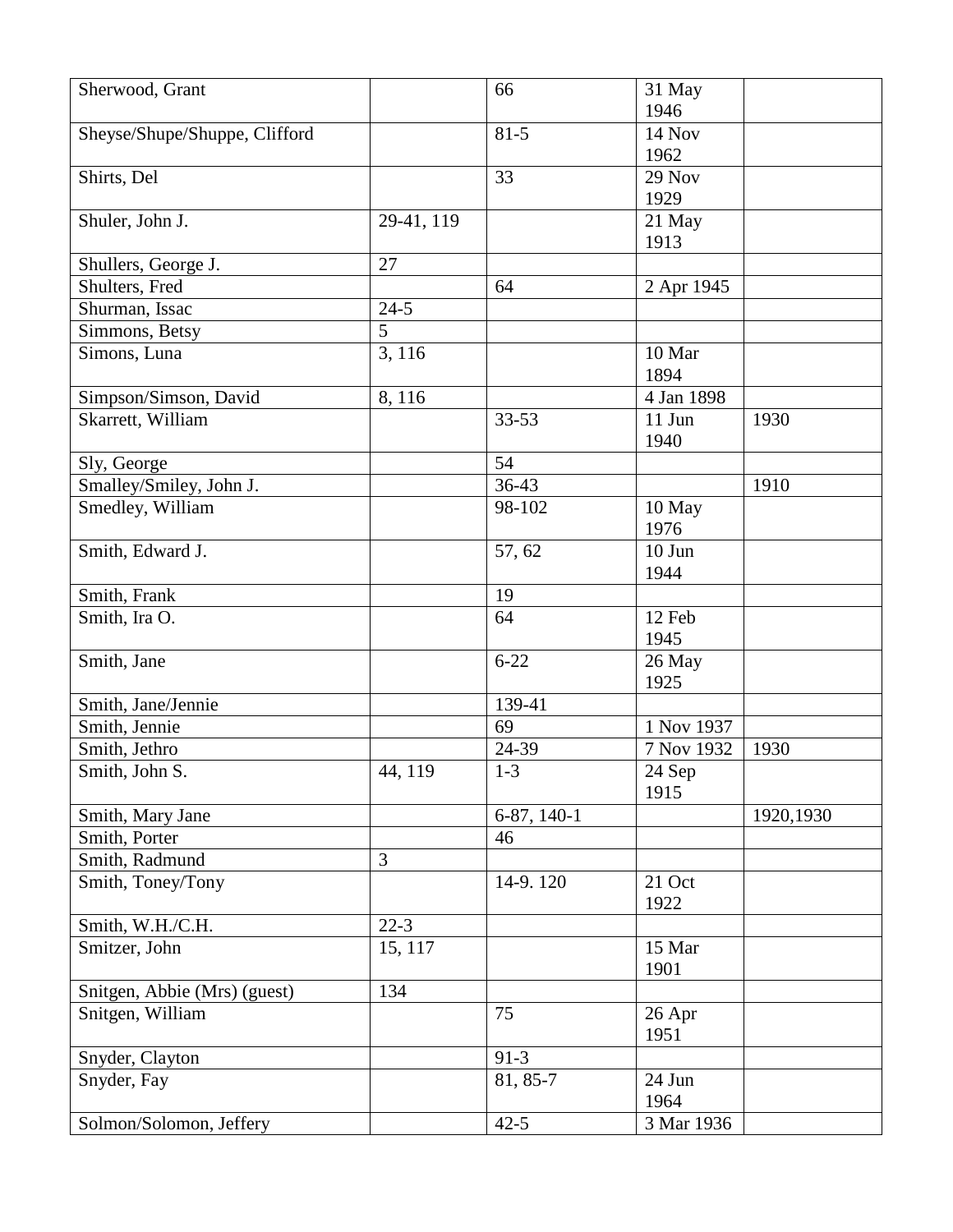| Soper, Lewis                |                 | 77               |             |      |
|-----------------------------|-----------------|------------------|-------------|------|
| Sparks, William             | $1, 8, 11 - 5,$ |                  | 19 Apr      | 1900 |
|                             | 117             |                  | 1901        |      |
| Spayde, D. (Mrs) (guest)    | 134             |                  |             |      |
| Speilman, Christian         |                 | 31               |             |      |
| Spenser, James              | 39-41           |                  |             |      |
| Sperbeck, Andrew            |                 | 42               | 25 Jun      |      |
|                             |                 |                  | 1934        |      |
| Sperry, Ed                  |                 | $44 - 51$        | 10 Feb      |      |
|                             |                 |                  | 1939        |      |
| Sperry, Harvey              |                 | 69-70, 139       |             |      |
| Sperry, Henry H.            |                 | 67-74, 88-99,    |             |      |
|                             |                 | 139-40           |             |      |
| Stackman, Edward            |                 | 76               |             |      |
| Stanlake, Fred              |                 | 12-37            | 4 Dec 1931  | 1930 |
| Steavens, Hane W.           |                 | $66-7$           |             |      |
| Stechuk, Marry/Mary         |                 | $63 - 5$         | 8 Apr 1945  |      |
| Steele, F.C. (Mrs)          |                 | 28 B             |             |      |
| Stephanek, George           |                 | 59-70            | 1 May 1949  |      |
| Stevens, Hans W. (Adm)      |                 | 66-7             |             |      |
| Stevens, Lucretia (Servant) |                 |                  |             | 1930 |
| Stevenson, Allen/Allie      | $33-6$          |                  |             | 1910 |
| Stickle, Mikla              | 3               |                  |             |      |
| Stiles, Luther              | 44              |                  |             |      |
| <b>Stratton, Charles</b>    |                 | 40               |             |      |
| Stricker, Fred              |                 | 3                |             |      |
| Strong, Boyd                |                 | 80-91            |             |      |
| Sturges, Alford             | 16              |                  |             |      |
| Sturgis, Warren             |                 | $35 - 43$        | 13 Aug      |      |
|                             |                 |                  | 1935        |      |
| Sullivan, Dan               |                 | 102              |             |      |
| Sumerel, Tommie             |                 | $77\,$           |             |      |
| Summerel, Ted               |                 | $77\;\mathrm{B}$ |             |      |
| Surgent, Joseph             |                 | $11-2$           |             |      |
| Sutherland, Elisha/Elica    | 118             |                  | 31 Jul 1908 |      |
| Swagart, John D.            |                 | 82-94            | 20 Mar      |      |
|                             |                 |                  | 1969        |      |
| Swaney, Emma                |                 | $63 - 7$         | 7 Aug 1946  |      |
| Swartz, Henry               | $31 - 4$        |                  |             | 1910 |
| Swede, Ruth                 |                 |                  |             | 1910 |
| Sweet, DeWitt               | 5, 22-6, 38-9   | $1, 8, 11-7$     |             | 1920 |
| Sweet, George               |                 | 15, 19, 120      | 13 Apr      |      |
|                             |                 |                  | 1923        |      |
| Sweet, Ruth                 | $1, 6, 9-42,$   |                  | 19 Jan 1913 | 1900 |
|                             | 119             |                  |             |      |
| Switzer, John T.            | $12 - 4$        |                  |             | 1900 |
| Sypher, William             |                 | 79-80            |             |      |
| Tabor, Clifton              |                 | 86-99            |             |      |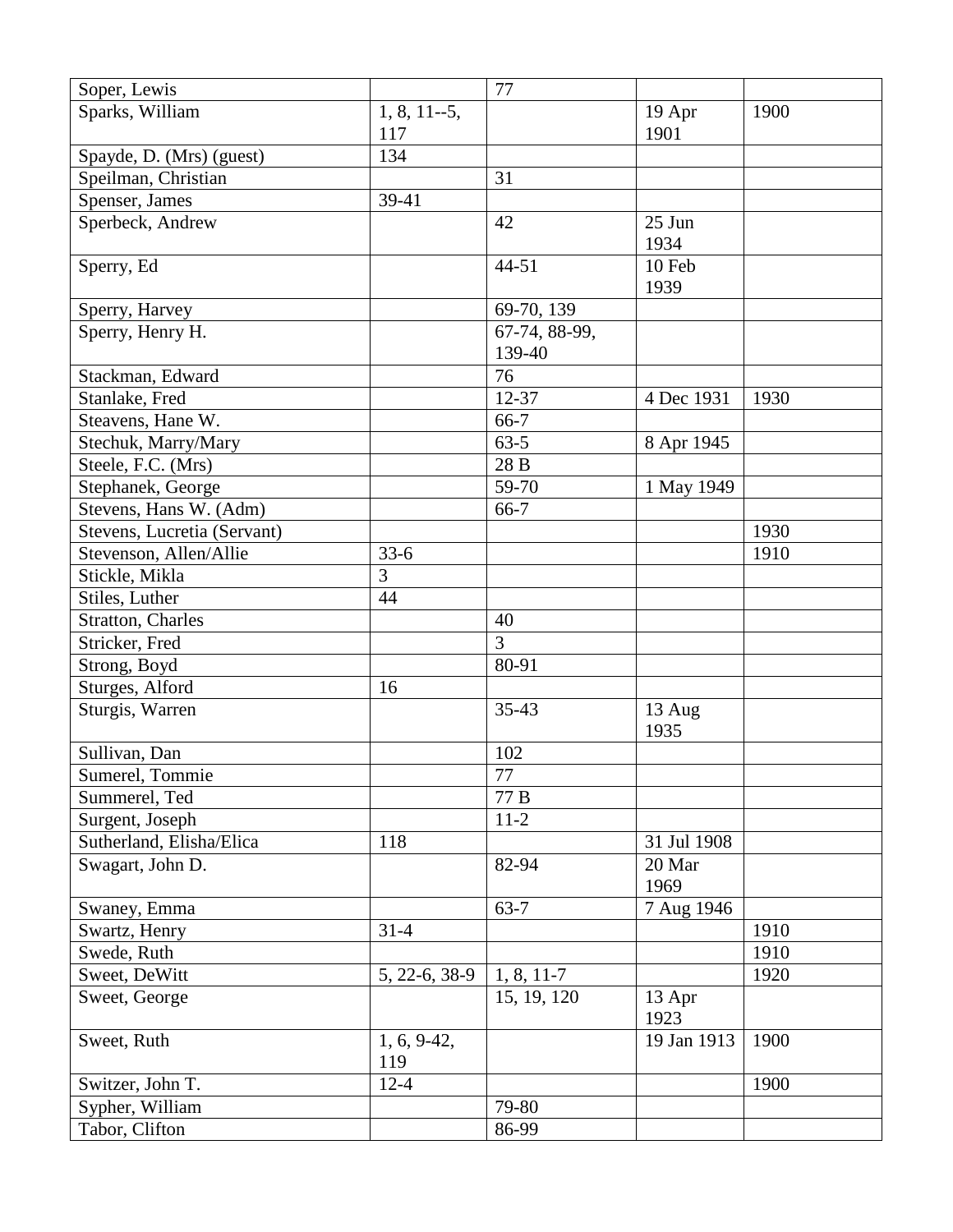| Taft, Steve                      |           | 59               | 30 Jul 1943 |           |
|----------------------------------|-----------|------------------|-------------|-----------|
| Tallman, Ada                     |           |                  |             | 1930      |
| Tallman, Pat                     |           | 35               |             |           |
| Talman/Tallman/Tolman, Adeline   |           | 23-36            | 7 May 1931  |           |
| Taylor, Arthur                   |           | 57               | 7 May 1942  |           |
| Taylor, George                   |           | 68               |             | 1930      |
| Teed, Delia (servant)            |           |                  |             | 1900      |
| Teney, Elizabeth                 | $17-19$   |                  |             |           |
| Tenney, Frank                    | 41        |                  |             |           |
| Terbush, Cornelia                |           | 11               |             |           |
| Thayer, Ella (Miss)              |           | 38               | 24 Nov      |           |
|                                  |           |                  | 1931        |           |
| Thelen, Claude                   |           | 102              |             |           |
| Thomas, George                   |           | $31 - 64$        | 5 Mar 1945  | 1930      |
| Thomas, Jack                     |           | 69-70, 139       |             |           |
| Thomas, Josephine                |           | 102              |             |           |
| Thompson, John                   | 2, 116    |                  | 2 May 1892  |           |
| Thompson, Ralph                  |           | 75               | 15 Feb      |           |
|                                  |           |                  | 1951        |           |
| Thornton, Earl                   |           | 94               |             |           |
| Thorp, Warren                    | 1,116     |                  | 11 Apr      |           |
|                                  |           |                  | 1889        |           |
| Tiblets?, - (M/M)                |           | 99               |             |           |
| Tiff, Loisa/Louisa               |           | 11-20, 120       | 17 Apr      |           |
|                                  |           |                  | 1924        |           |
| Tiffany, John                    |           | 71-7, 139 B, 140 |             |           |
| Tillison, Clarence               | $31 - 43$ |                  |             |           |
| Timerman, Lewis                  | 8         |                  | 26 May      |           |
|                                  |           |                  | 1897        |           |
| Tinbrook, Matilda (Mrs)          |           | $44 - 8$         |             |           |
| Tinker, Addie                    | 12        |                  |             |           |
| Tinker, Andrew                   | 12        |                  |             |           |
| Tinker, Pearl                    | 12        |                  |             |           |
| Tinker, Ruby                     | 12        |                  |             |           |
| Tinklepaugh, Mary                |           | 46-52            | 13 Jan 1939 |           |
| Tobey, Elizabeth                 |           | 58               |             |           |
| Tolles, Donald (Mrs) (guest)     | 134       |                  |             |           |
| Townsend, Frankie/Frances (Miss) |           | 10, 13-76, 140   |             | 1920,1930 |
| Townsend, Theodore               |           | 10B              |             |           |
| Treadwill, Edward                |           | 38-68            | 10 Jan 1949 |           |
| Trowbridge, Floyd                |           | 69-81, 85-94,    |             |           |
|                                  |           | 139 B, 140       |             |           |
| Tufford, George                  |           | 88, 90           |             |           |
| Twining/Twinings, John L.        |           | $2 - 7$          | 26 Sep      |           |
|                                  |           |                  | 1917        |           |
| Tyler, Earl                      |           | 85-95            | 3 Jun 1970  |           |
| Tyler, John                      |           | 85-103           |             |           |
| Ulam, Charles                    |           | 56               |             |           |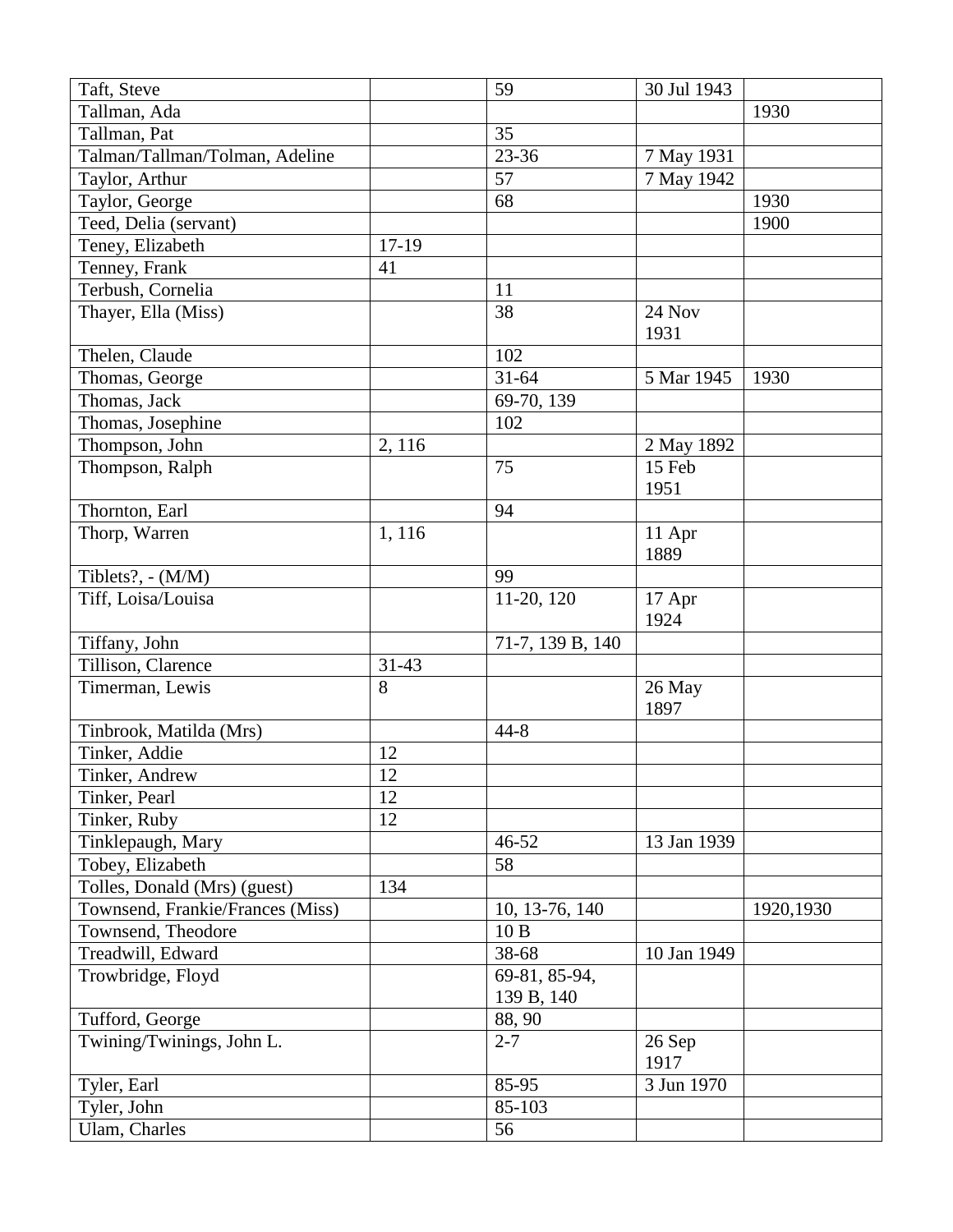| Utman, John                 | $\mathbf{2}$ |            |                      |      |
|-----------------------------|--------------|------------|----------------------|------|
| Vale, William               | 13           |            |                      |      |
| VanCamp, Larry              |              | 99         |                      |      |
| Vance, Mary (Mrs)           |              | 34         |                      |      |
| Vanderhoff, Dale            |              | 82         |                      |      |
| Vanderhoof, John            |              | 14         | 3 Dec 1922           |      |
| Vandusen, Catherine         | 2, 9, 116    |            | 6 Mar 1897           |      |
| Vandusen, Elmer             |              | 141        |                      |      |
| Vandusen, H.J. (Mr)         |              | 141        |                      |      |
| VanDyke, Addie              |              | $75-6$     |                      |      |
| Vansickle, Velma            | 5, 9         |            |                      |      |
| Vark, John                  | 28-9         |            |                      |      |
| Vark, Mary                  | 28-30        |            |                      |      |
| Verney, James               |              | 77-9       |                      |      |
| Voisenet (Mrs)              |              | 48         |                      |      |
| Voorhes, Marion             |              | 88         |                      |      |
| Voorhes, Mary               |              | 88         |                      |      |
| Vreland, Hartman            | 118          |            | 25 Mar               |      |
|                             |              |            | 1909                 |      |
| Wagner, Ann (Mrs)           |              | 44         |                      |      |
| Waldron, Mary               | 2, 116       |            | 29 Oct               |      |
|                             |              |            | 1891                 |      |
| Waley/Whaley, John          |              | 14-31      | 12 May               |      |
|                             |              |            | 1929                 |      |
| Walker, -                   |              | 29         | 5 Feb 1928           |      |
| Walker, James               | 18-9, 117    |            | 9 Apr 1903           |      |
| Walker, Leta/Letta (Miss)   |              | 30-81, 140 |                      | 1930 |
| Walker, Robert              |              | $96 - 7$   |                      |      |
| Walker, William             |              | 100        |                      |      |
| Wallace, Lanni              |              | 94         |                      |      |
| Walski, E.                  |              | 95         |                      |      |
| Walton, Nehemiah            | 24-41, 119   |            | $\overline{1}$ 7 Sep | 1910 |
|                             |              |            | 1912                 |      |
| Ward, Judson                |              | $42 - 51$  |                      |      |
| Warden, Orlo                |              | 54         | $30$ Aug             |      |
|                             |              |            | 1940                 |      |
| Warner, Justin              | 31           |            |                      |      |
| Warner/Warrener, Anna/Annie | 31, 44       | $2 - 8$    | 7 May 1918           |      |
| Warren, Arthur              |              | 28-68, 121 | 4 Sep 1948           | 1930 |
| Warren, Charley             | $2 - 3$      |            | 30 Jul 1916          |      |
| Warren, Jay                 |              | 75-77      |                      |      |
| Waterman, Benjamin          |              | 29, 42     |                      |      |
| Watson, Julia A.            | 33-42, 118   |            | 9 Jul 1912           | 1910 |
| Watson, Russell             |              | 96         |                      |      |
| Webster, Carloss            | 35           |            |                      |      |
| Welch, Genevieve (Miss)     |              | 44-50      | 24 Jan 1938          |      |
| Welch, Leva Mae             |              | 98-103     |                      |      |
| Wells, Freda                |              | 77 B       |                      |      |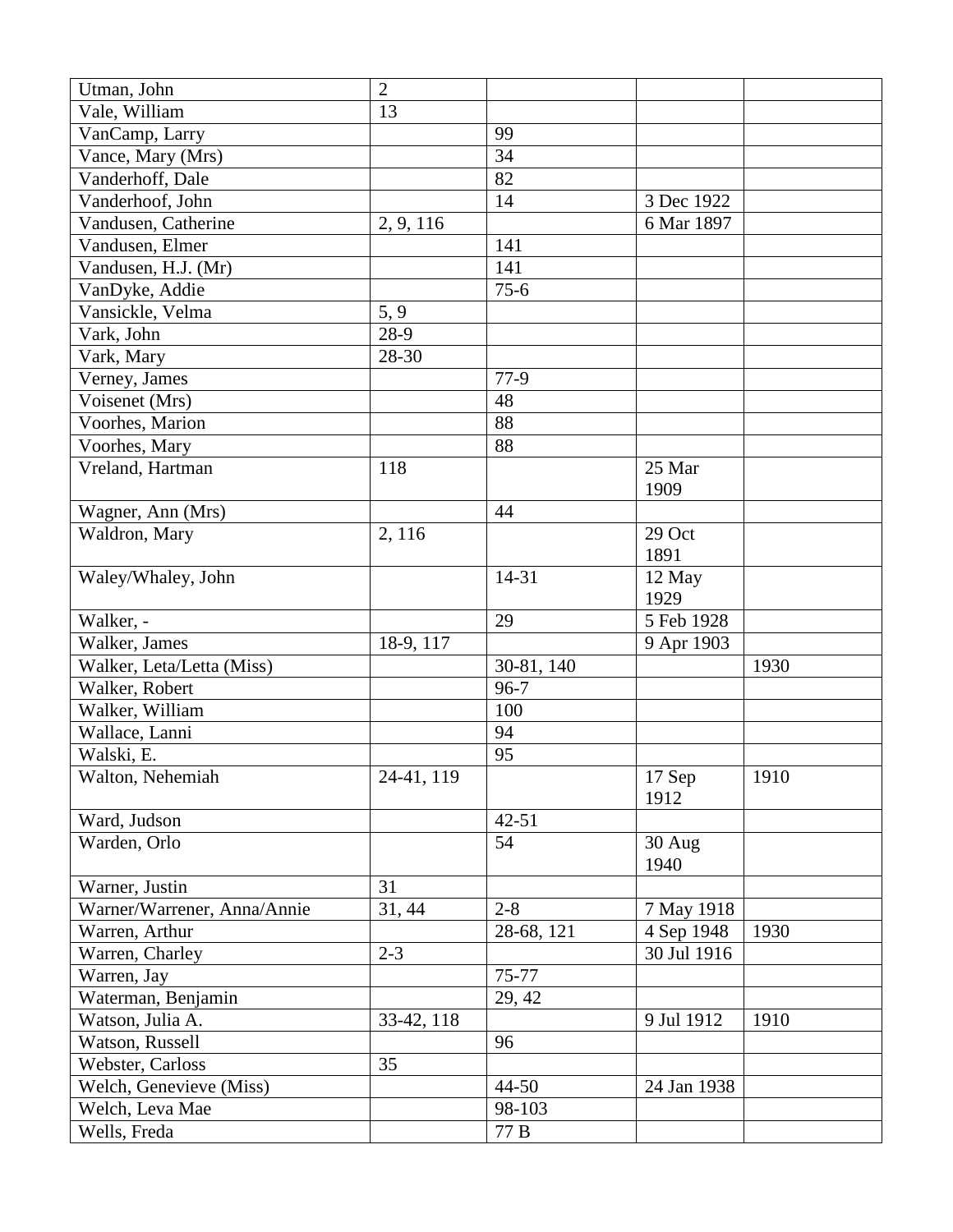| Wells, Leo                 |               | 87-94                 |                |      |
|----------------------------|---------------|-----------------------|----------------|------|
| Wesket/Weskit/Weeskit,     | 38-9, 118     |                       | 14 May         |      |
| Dan/Dannell                |               |                       | 1912           |      |
| Wesley, Maria/Marry/Mary   | $20-1, 24-6,$ |                       | 13 Nov         |      |
|                            | 117           |                       | 1905           |      |
| Wesner, Mike (M/M) (guest) | 134           |                       |                |      |
| West, Allen                |               | 64-75, 140            |                |      |
| West, Homer                |               | 28-37                 | 11 Mar         | 1930 |
|                            |               |                       | 1932           |      |
| West, Lura                 |               | 27, 30                | 21 Feb         |      |
|                            |               |                       | 1928           |      |
| Weston, George             |               | 100                   | 25 Oct         |      |
|                            |               |                       | 1975           |      |
| Whitacer/Whitaker, John N. | 10-2, 15, 117 |                       | 24 Sep         | 1900 |
|                            |               |                       | 1900           |      |
| Whitby, J.P.               |               | $33-9$                | 27 Jun         |      |
|                            |               |                       | 1933           |      |
| White, Abraham             | $\mathbf{1}$  |                       |                |      |
| White, Bert                |               | $31 - 41$             | 26 Jan 1934    | 1930 |
| White, Della               |               | $8-13$                |                | 1920 |
| White, Sarah (Mrs)         |               | 8-10, 120             | 2 Oct 1919     |      |
| Whitney, -                 |               | 36 B                  |                |      |
| Whitney, Lears/Lewis       | 23-5, 117     |                       | 1 Dec 1905     |      |
| Widman, George             |               | 69, 139               | 11 Apr         |      |
|                            |               |                       | 1947           |      |
| Widmayer, Emma (Mrs)       |               | $20-5$                | 7 Jul 1926     |      |
| Wilcox, Nathan             |               | 14-9, 120             | 14 Jan 1923    |      |
| Wilkins, George            |               | 31-47                 | 20 Mar         |      |
|                            |               |                       | 1936           |      |
| Wilkinson, Thelma          |               | 71                    |                |      |
| Wilks, Charles             | 3             |                       |                |      |
| Willard, John              |               | $23-4$                |                |      |
| William/Williams, John     | 8, 16-8, 117  | $2 - 12$              | 4 Jul 1902     |      |
| Williams, Anthony          | $33-4$        |                       |                |      |
| Williams, Maud             |               | 37 B                  |                |      |
| Williams, Stella (servant) |               |                       |                | 1900 |
| Williams, Ted              |               | 40                    |                |      |
| Wilson, George             | $10-3, 25-7,$ |                       | 16 Mar         |      |
|                            | 118           |                       | 1907           |      |
| Wilson, Harry/Hiram        |               | $52-5$                |                |      |
| Wilson, William            |               | 33-53                 | 18 Sep<br>1940 |      |
| Winters, Walter            |               | $33 - 7$              |                | 1930 |
| Witherow, Dan              |               | $40 - 51$             | 11 Mar<br>1939 |      |
| Witt, Elvina/Alvina        |               | 71--81, 139 B,<br>140 |                |      |
| Wolfrom, -                 |               | 29                    |                |      |
|                            |               |                       |                |      |